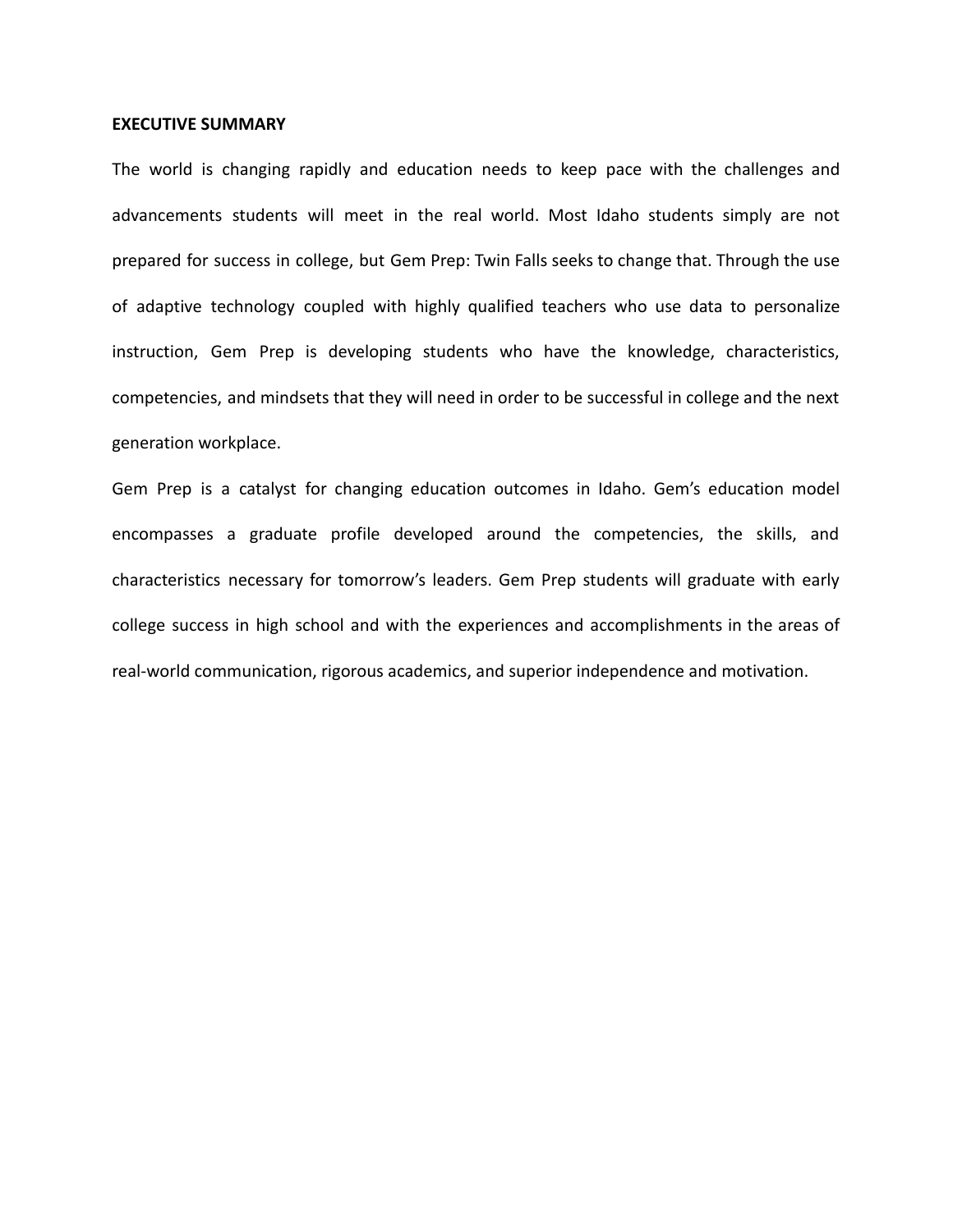## **Part II: A. Grant Project Goals**

**Gem Mission:** To prepare students for success in college by providing a high quality, personalized, relevant and rigorous education through exceptional teaching, innovative uses of technology and partnerships with families.

**Gem Vision:** Gem Prep: Twin Falls (GPTF) is a K-12, personalized, college preparatory school. Through personalization, and by leveraging best practices in technology, the school engages students in 21st-century work, using competencies necessary for productive lives as citizens in a dynamic, increasingly competitive global world.

## **GRANT PROJECT GOAL #1***: Increase the number of high-quality Idaho K-12 charter school seats.*

At full growth GPTF will serve 574 K-12 students. During the grant period, GPTF will add 208 students in grades K-5 and will continue adding students in grades 6-12 in the following years. Completion of this goal will be tracked through enrollment in GPTF's student information system (SIS). Adding secondary grade levels aligns to the mission of preparing students for success in college by ensuring they have instructional rigor from K through 12.

**GRANT PROJECT GOAL #2:** *Sixty percent of GPTF's 7th-12th grade students will take one or more advanced opportunities course each school year, setting their trajectory for early college success in high school*. It is critical that GPTF students take courses that provide both intellectual rigor and meet graduation requirements during their 7th-8th grade years, setting them up to take college-level courses when they reach high school. Students in 9th-12th grade will take a series of college-level courses while in high school. Many of these courses will be online, creating the necessity for a student workspace that is conducive to productivity and collaboration. Completion of this goal will be tracked through the SIS, which tracks enrollment data, student schedules and grades. Students receiving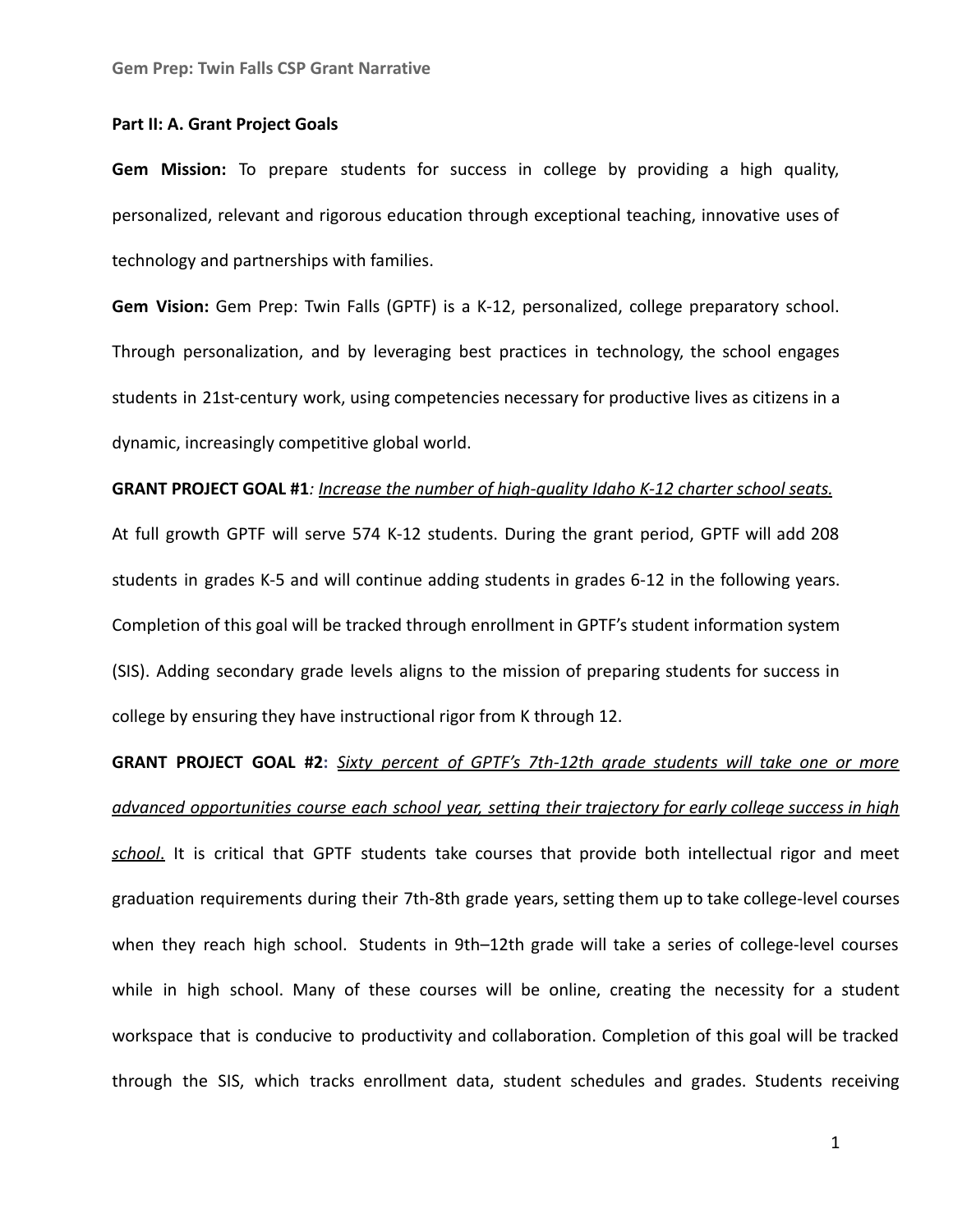coursework in above-grade-level content is part of how GPTF fulfills its mission of providing students a rigorous education.

**GRANT PROJECT GOAL #3:** *Seventy-five percent of 7th & 8th grade students will take courses from a teacher who is physically located in a different building than the student.* Through the use of technology, GPTF will connect students with excellent teachers, without regard to location. Using this technology expands the reach of the best teachers and provides options to mitigate geographic teacher shortages. Today's students need to obtain the skills to work and collaborate virtually across physical divides. Participating in courses which require cross-site collaboration allows students to develop such skills. Completion of this goal will be tracked through the SIS, which tracks enrollment data, student schedules and teacher assignments. As stated in the mission statement, these courses provide an "innovative use of technology" to ensure students have access to "exceptional teaching" regardless of their geographic location.

**GRANT PROJECT GOAL #4:** *Students in grades 4th-8th will meet or exceed the state proficiency and growth average in English Language Arts and math on state standardized assessments.* Student academic outcomes in the 4th-8th grades are a key indicator of their readiness to complete rigorous coursework in subsequent years. GPTF will use the Idaho State Standardized Achievement Test (ISAT) to measure both growth and achievement for students in grades 4th - 8th. The GPTF mission statement emphasizes high-quality instruction, which is synonymous with academic growth and proficiency. GPTF believes that exceptional learning and teaching is reflected in growth and proficiency measures.

**GRANT PROJECT GOAL #5:** *GPTF will serve students in grades K-12, mirroring (within a 5% margin) the student population of local district demographics.* GPTF believes that a diverse student body enriches the education of all students and is essential to preparing students for a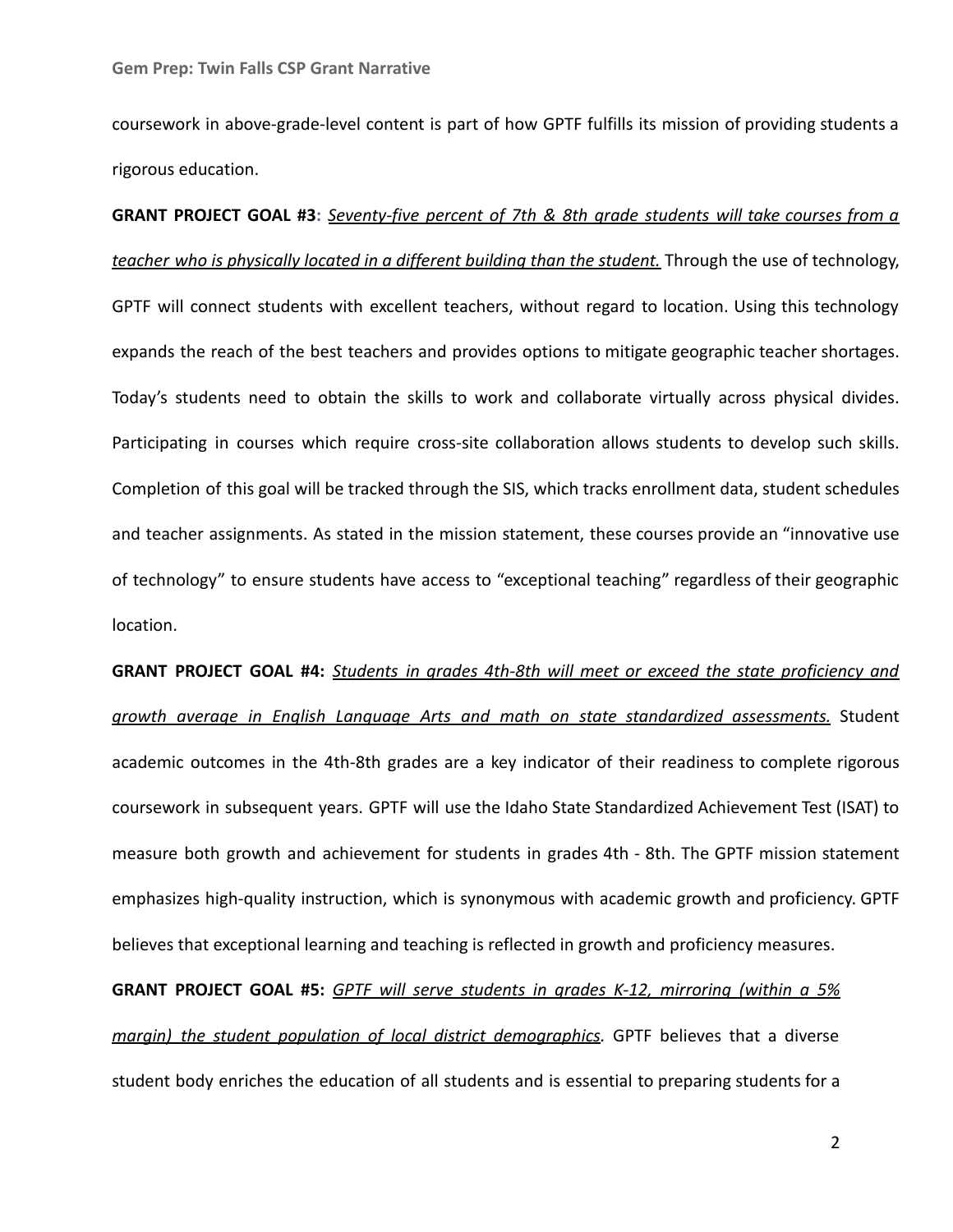pluralistic world. It is also important to mirror the demographics of the surrounding district to demonstrate that GPTF successfully serves all students. GPTF's SIS captures the student demographics during enrollment and will be used for comparison to the local student population demographics noted in the CSP Grant. Our mission to prepare students for success includes all students regardless of race, income, and special education status.

## **Part II: B. Educational Philosophy, Instructional Practices, and Curriculum**

GPTF is a college preparatory school. Every program, K-12, at GPTF is designed and aligned to prepare students for success in college and beyond. The philosophical premise is that students need a tailored and rigorous instructional environment to help them develop the knowledge, skills, and competencies that will assist them in their success in college.

GPTF's instructional methodology is to provide instructional access to content designed to prepare students for the rigors of college-level instruction. Because the elementary grade levels include foundational content, GPTF utilizes a personalized approach, which leverages technology to adapt instruction to student needs, while simultaneously providing them with real-time feedback and remediation. Teachers also work with students in small group instruction settings to teach key concepts and help students continue to develop their skills. Part of the foundational elementary skill set includes developing the character and behavioral attributes that will position students for success as they enter middle and high school. To assist in the development of these skills, teachers meet individually with students in data conferences on a weekly basis to set goals, track progress toward previous goals, and discuss reflections on goals. These meetings assist the teachers in maintaining a culture of high expectations for behaviors and academics by providing a forum for reflection, recognition, and accountability.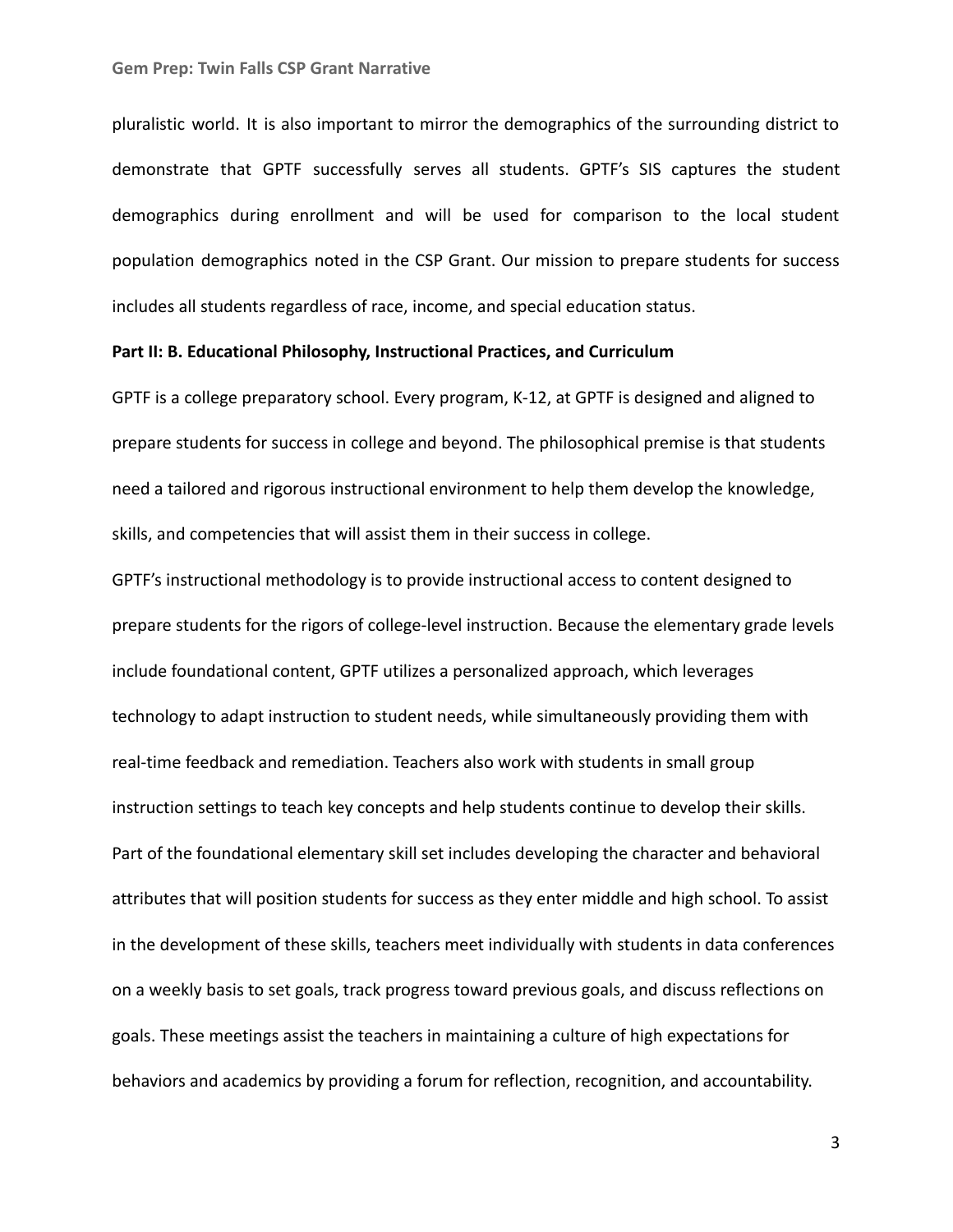Elementary students engage in electives such as coding, engineering, art, music, Spanish, etc. Each course is designed to build upon instruction in core courses while providing additional depth and application for students.

As students progress to secondary grade levels, the focus of student competency development shifts toward independence, ownership of learning, and exposure to new skills. Students engage in courses in person, online, and through video teleconference to gain skills of professional communication and collaboration with colleagues (other students and teachers) in remote geographic locations. Secondary students also participate in college preparatory courses, which are dedicated to the development of competencies such as mindsets, communication skills, and habits of success. When students enter 11th grade, they take primarily college-level coursework with the objective of completing an associate's degree by high school graduation. Research literature demonstrates that students who access rigorous content while in high school have higher persistence rates in college (*Education Sciences, 2018).* The associate's degree requires both core and elective courses. Students complete their core requirements through the General Education Matriculation (GEM) courses to allow for a more seamless transfer to other Idaho colleges. Elective courses are chosen based on the scholars' degree and career plan goals. GPTF students are capable of accessing and succeeding in college coursework while in high school because the school provides the foundational content knowledge and competencies they need to prepare them for the experience.

GPTF believes that access to high-quality learning materials is central to the effective instruction of students. Accordingly, the school seeks to adopt a rigorous, sustainable, evidence-based curriculum that provides students with optimal access to information and learning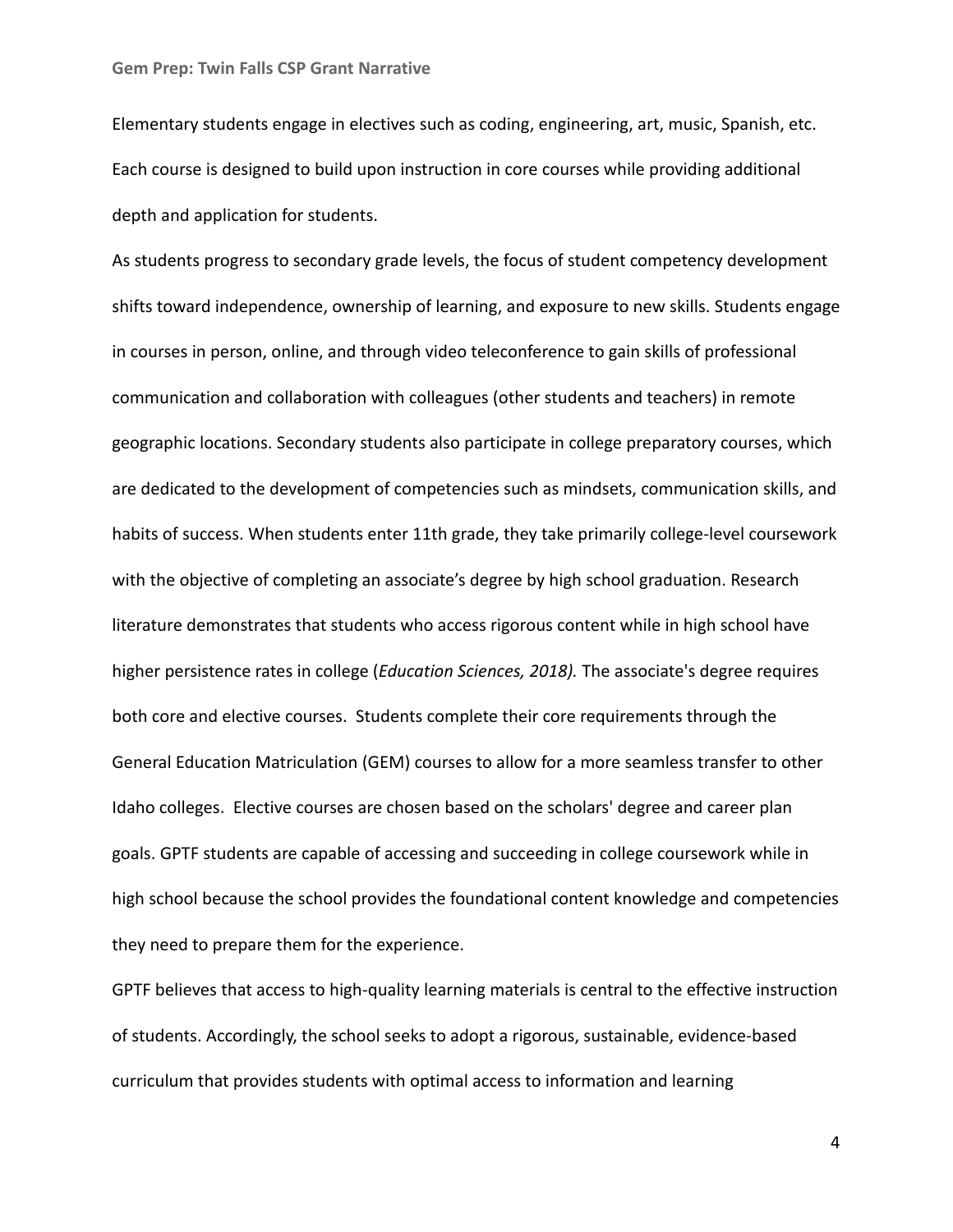opportunities. GPTF curriculum aligns with national and/or Idaho Content standards, which define the knowledge and skills students should have within their K-12 education. GPTF has established rigorous performance objectives, and additionally, ensures each curricula meets the following qualifications: (a) rigor meets or exceeds common core state standards; (b) curriculum is research and evidence-based.

GPTF utilizes the same curricula and instructional methods as other Gem Prep schools with a similar student population. The Gem Prep schools that are currently operating have demonstrated a track record of success. Gem Prep schools' ISAT Science (2019 scores) proficiency averages 17% higher than the state average and 14% higher than the local school districts. Gem Prep's ISAT Math (2021 scores) proficiency is 11.6% higher than the state and 11.1% higher than the local districts. According to the NWEA MAP assessment, our entire network of students are in the 97th %ile for Math and 93rd %ile for ELA in the Charter Schools Growth Fund Portfolio. Nationwide among all schools, they ranked 72nd %ile in ELA and 65th %ile in Math. Gem Prep students also complete dual college credit at four times the rate as the Idaho state average. Additionally, GP students scored nearly 10% higher than the state average on the Spring 2021 Idaho Reading Indicator (ISIP).

GPTF core academic curriculum undergoes an extensive review process by the curriculum adoption committee. This committee reviews the curriculum on an annual basis to ensure core academic content meets or exceeds content standards and maintains research-based efficacy for their specific student demographic (Idaho Administrative Rules IDAPA 08.02.03.102). GPTF's ELA (English Language Arts) curriculum is *ReadyGEN*, which provides rich and rigorous evidence-based discussions and writing to build strong literacy skills. Students build skills in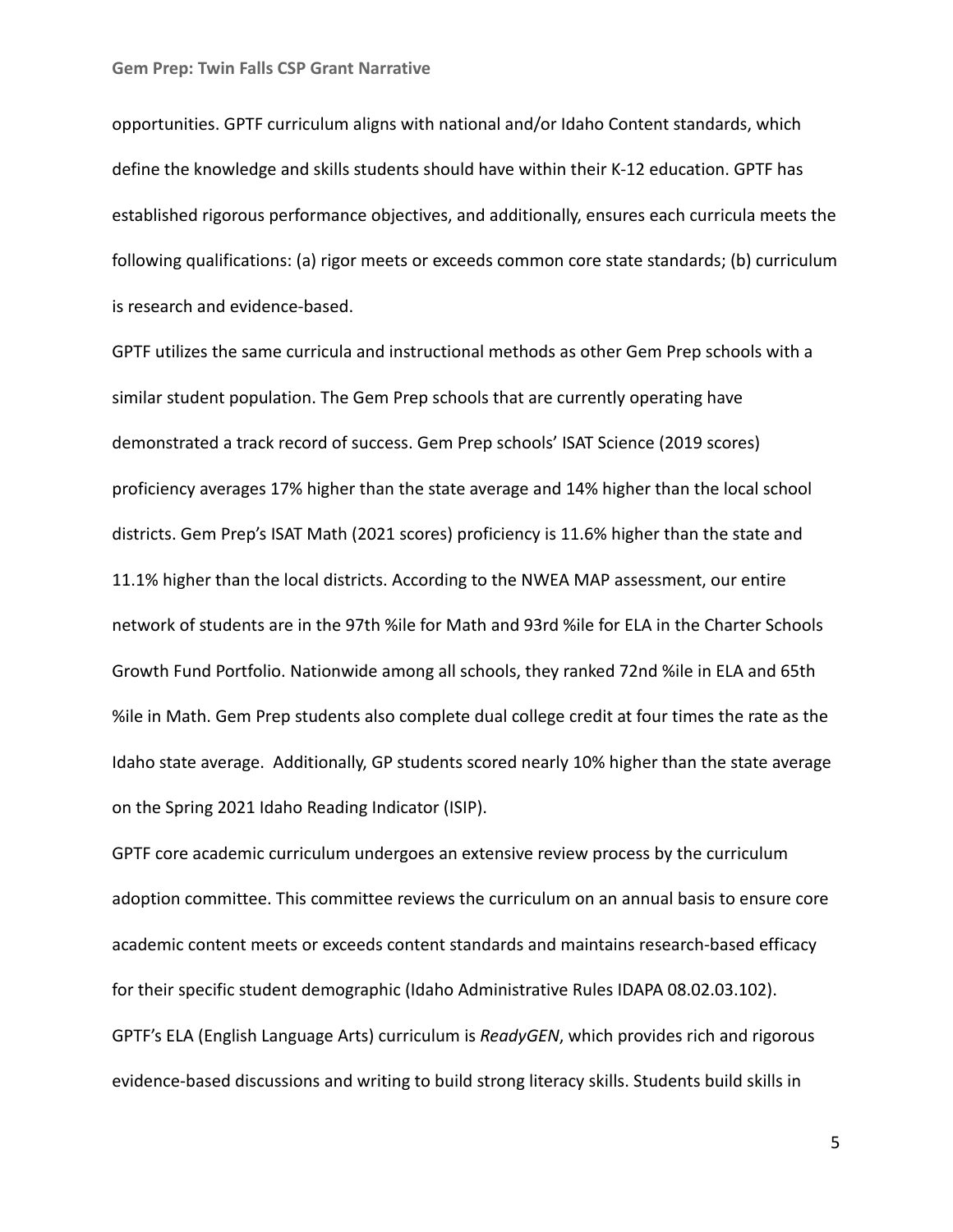reading, writing, speaking and listening, and they integrate language work throughout. This researched and reviewed curriculum meets rigorous expectations in both alignment and usability ratings ([ReadyGEN EdReport\)](https://www.edreports.org/reports/overview/readygen-2016).

GPTF utilizes *Zearn* math curriculum, which allows students to learn across multiple instructional formats, rotating between learning independently with self-paced digital lessons and working with their teacher and classmates in a small group. Research indicates this program successfully increases student understanding and proficiency in mathematics. This curriculum meets rigorous expectations in both alignment and usability ratings [\(Zearn Math EdReport](https://www.edreports.org/reports/overview/zearn-2018)) GPTF's science curriculum*,* Houghton Mifflin Harcourt's *Science Fusion*, is designed to be flexible, to allow for interaction, to be engaging and motivating, and to engage students employing visual, kinesthetic, auditory, and verbal modes and abilities ([Resendez & Azin, 2013](http://hmhco-v1.prod.webpr.hmhco.com/~/media/sites/home/educators/education-topics/hmh-efficacy/hmh_sciencefusion_multi-year_rct_at_grades_6-8_201112_and_201213.pdf?la=en)). GPTF has adopted *MyWorld Social Studies* curriculum. In preparing students to be college ready, MyWorld aligns with C3 Framework for social studies instruction, to help educators expand social studies and civic education in the classroom. *MyWorld* aligns with Idaho Content Standards ([Savvas, 2013](https://www.savvas.com/index.cfm?locator=PS19Ie&PMDbSiteId=2781&PMDbSolutionId=6724&PMDbSubSolutionId=&PMDbCategoryId=815&PMDbSubCategoryId=25661&PMDbSubjectAreaId=&PMDbProgramId=85502)).

To meet GPTF's performance objectives and gain experience communicating and learning in a variety of ways, students take courses in three different course formats: (a) in-person classes, (b) online classes, and (c) virtual classes through live video teleconference systems in a send-receive model. Select classrooms are equipped with video teleconference equipment to facilitate send/receive courses. All students interact with digital content using Chromebooks. GPTF utilizes the learning management system, Canvas, to design content for all core classes in grades K-12. Canvas provides a consistent framework for instructional delivery, assessment, and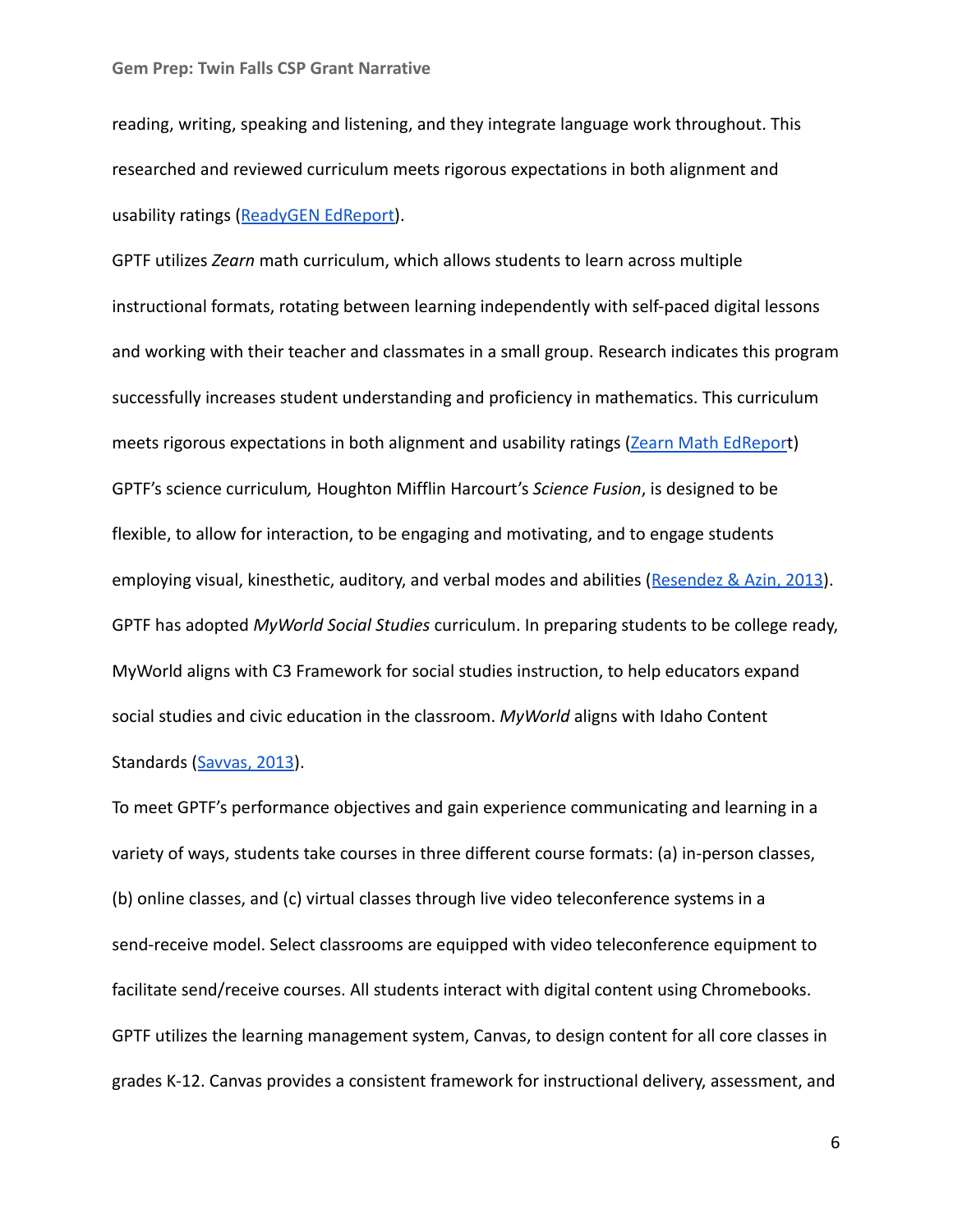access to academic progress for all students in grades K-12. In addition to GPTF's use of a learning management system, the school also uses computer adaptive technology to provide individualized learning. Computer adaptive programs, such as *Zearn* and *Istation*, assess each individual student and adapt the activities and assessment questions based on the student's response. Based on their assessment results and individual abilities, students are able to engage individually with digital activities daily.

GPTF also utilizes technology to support safe, equitable, and positive classroom environments through a variety of strategies and the use of GoGuardian. GoGuardian provides teachers and administrators access to observe student technology use, which facilitates students staying on task to maximize learning time. The program is also a security system to ensure students are only accessing safe and appropriate academic content when they engage with digital learning. GPTF is a tuition-free K-12 Idaho public charter school authorized by the Idaho Public Charter School Commission. GPTF has developed specific elements within the elementary and secondary models "in pursuit of a specific set of educational objectives" designed to meet the unique needs of GPTF demographics (ESEA 4310 1C, 20 U.S.C. 7221i).

The instructional approach of GPTF prioritizes three areas of emphasis: (a) acquisition and retention of high-quality teachers, (b) innovative, individualized instructional models, and (c) development and implementation of college-ready competencies. GPTF students deserve the best teachers and staff. Accordingly, GPTF developed a thorough hiring process and offers all teachers a 1-year contract. This ensures that students have consistent access to teachers who thoroughly support the development of all students in GPTF's college preparatory model.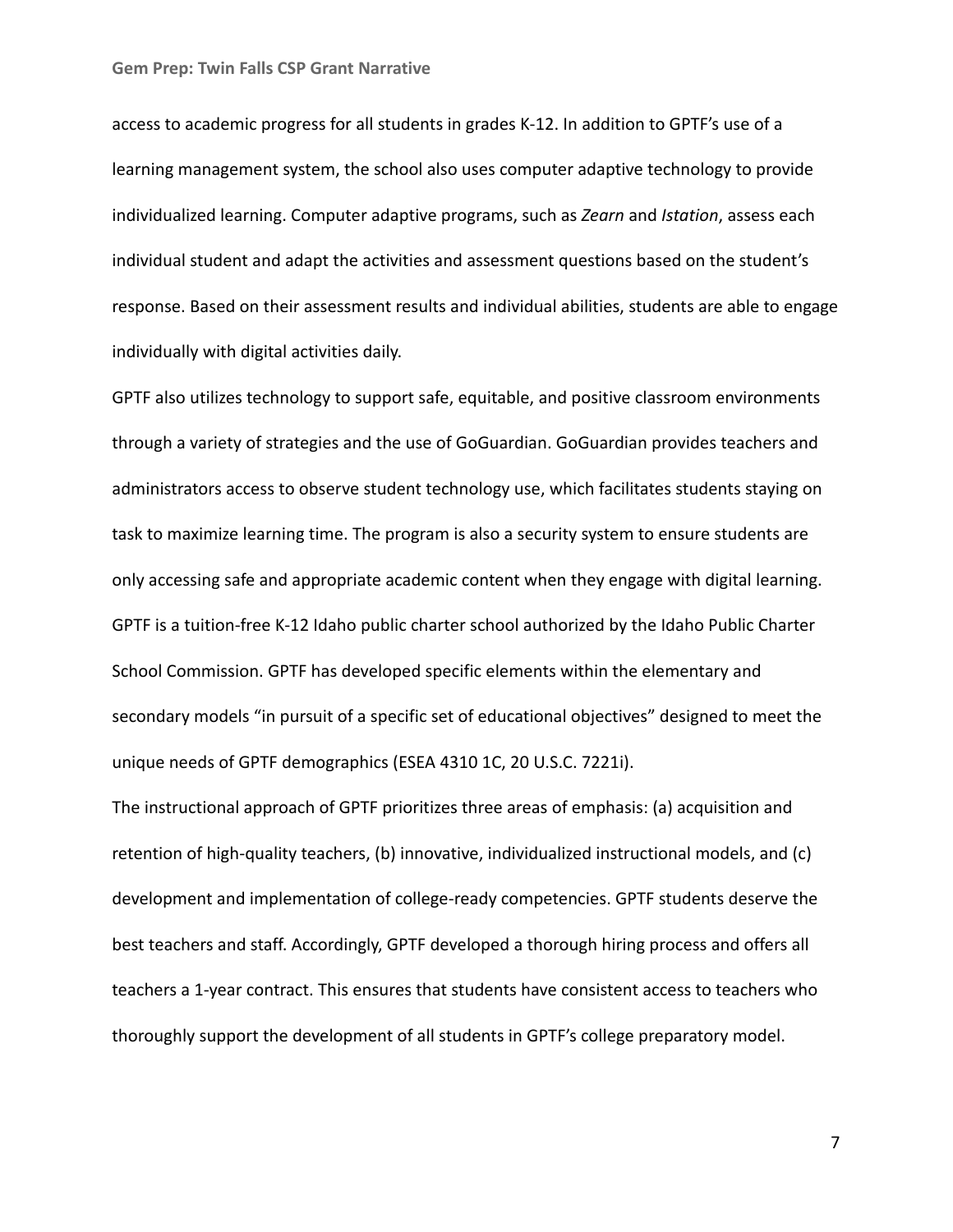To meet GPTF's rigorous performance objectives, the school uses an instructional model with a variety of course formats to meet the individual needs of its unique population. Student learning is additionally enhanced through differentiation via blended learning, adaptive technology, and grade and subject acceleration.

Per ESEA 4310, GPTF has identified a specific set of educational objectives, which include the development of the Gem Prep Graduate Profile and the implementation of college-ready competencies. All students should have access to a high-quality education built upon a strong academic, social, and emotional foundation. GPTF provides tuition-free, full-day kindergarten to all students, laying a critical foundation for future success. All students begin building their college competencies in kindergarten with their K-12 graduate profile focused on the following areas: (a) college planning and saving, (b) evidence of college-ready competencies, (c) college and career coaching, (d) academic growth, (e) social/emotional development, and (f) self-advocacy.

# **Part II: C. Teaching and Learning**

All students should have access to a high-quality education built upon a strong academic, social, and emotional foundation. To meet GPTF's rigorous performance objectives, the school uses an instructional model with a variety of course formats and instructional strategies to meet the individual needs of its unique population. GPTF uses a variety of standards-based assessments throughout the school year to identify student-learning needs and inform decisions throughout the Response to Intervention (RTI) process. These include benchmark assessments, diagnostic assessments, lesson and unit assessments, summative assessments, and formative assessments. Three times per year, all students are assessed using the NWEA MAP reading and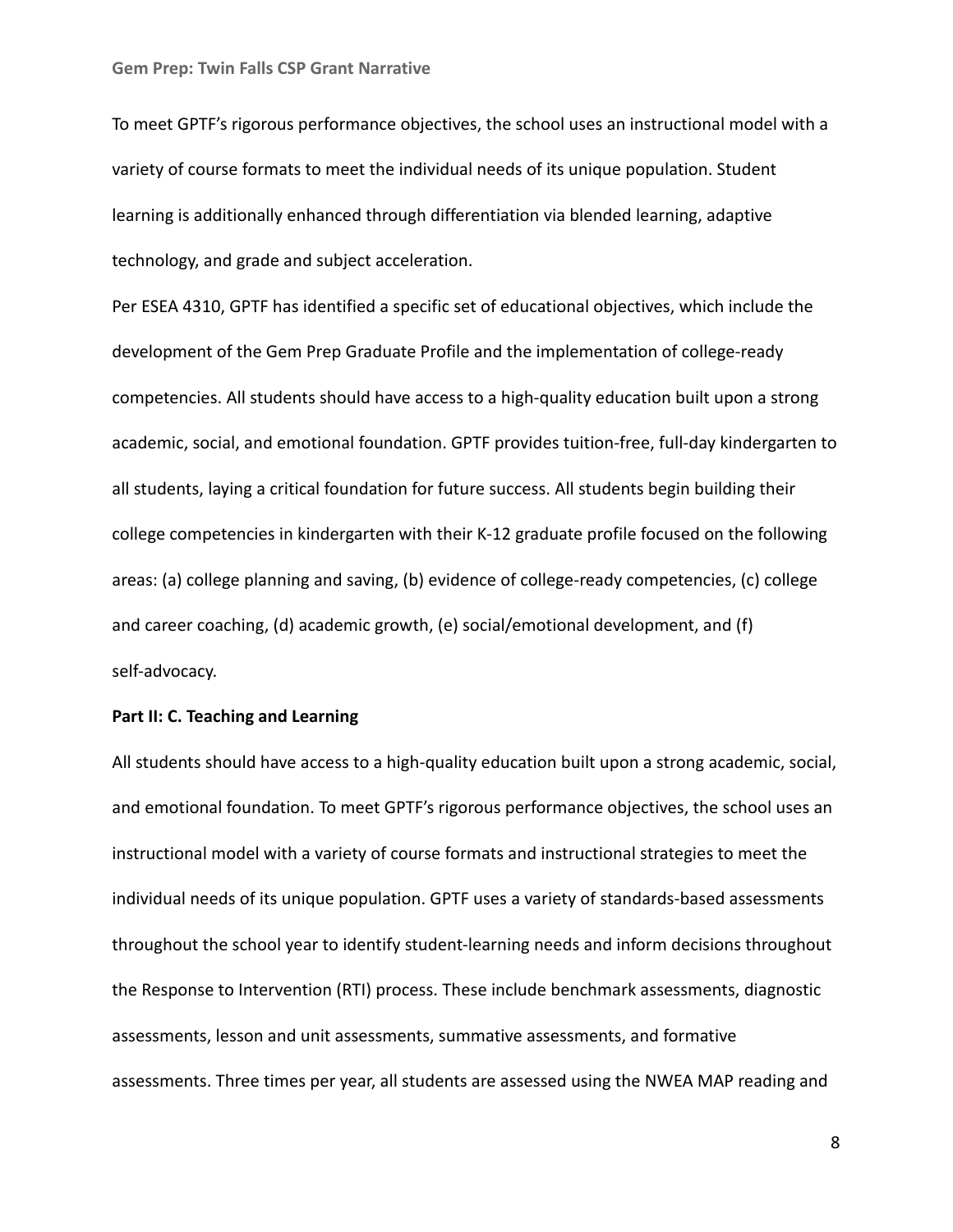math growth assessments. These benchmark assessments provide student and class growth data, standards-based mastery information, and progress toward annual learning objectives. Benchmark assessment data is used to evaluate the efficacy of the overall curriculum, gauge collective, and individual teaching practices, and monitor student achievement progress. Teachers and paraprofessionals use this data to identify students considered for a grade or subject acceleration, struggling students, and inform classroom blended learning groups, lesson plans and pacing, and specific instructional strategies. Benchmark assessment data is used at the classroom, grade, and school level to differentiate instruction based on individual skill and content standard mastery. The RTI team reviews all assessment data on a monthly basis and evaluates benchmark data to identify students performing below grade-level. Team intervention plans are created to meet the individual needs of each struggling student and range from one-on-one or small-group instruction to after-school tutoring. Additionally, K-8 students take weekly College Readiness Quizzes (CRQ) in reading and math to assess their mastery of weekly learning standards and identify struggling students. CRQ data guides interventions in a three-fold RTI model. First, students are provided classroom interventions to reteach skills and build learning deficits during scheduled reading and math blocks. Second, GPTF uses computer-adaptive assessments to frequently monitor student progress in reading via Istation and in math. Computer-adaptive assessments provide practitioners with specific skill diagnosis and individualized intervention lessons. These assessments evaluate each individual student and adapt the questions based on the student's response. For example, if a student gets a question correct, the next question becomes more challenging. If a student answers a test question incorrectly, the subsequent question becomes more simplified. Computer-adaptive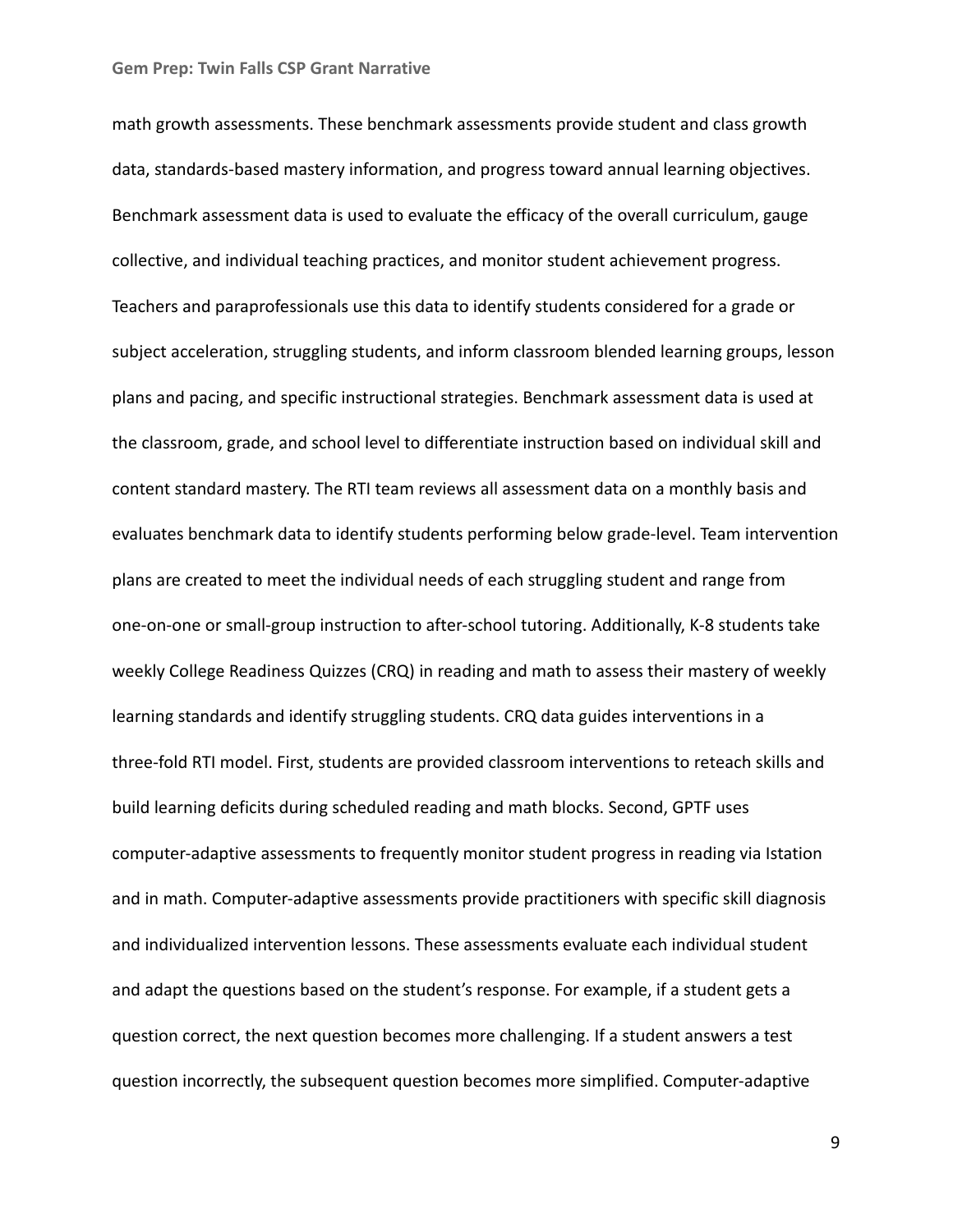assessments allow teachers to identify and target the specific skills each student needs in their learning progression and measure their goal progress. The third layer of support is weekly after-school tutoring during College Prep Academy where students receive one-on-one, small group, and whole group instruction based on their individual needs.

School-wide classroom data is shared with all practitioners on a weekly basis to identify strengths, areas of opportunity, and learning trends. Each teacher meets with their principal at least once per month to review student data and collaboratively design data-informed lesson plans. Teachers also meet with each individual student at least once per month to review student data, growth, and self-selected goals. The computer-adaptive assessments also inform computer-adaptive content so students are able to individually engage with digital activities based on their assessment results and individual abilities. Teachers are able to work with students one-on-one and in small groups and then students are able to work independently at their instructional level, practice new skills, and receive challenging instruction while still in a supportive and individualized environment.

## **Part II: D. Student Academic Achievement Standards**

Through formative assessments, student outcomes are tracked and measured in smaller increments of time and scope. These allow for a constant and consistent gauge of student performance, and they give educators the ability to personalize and adjust instructional practices as needed throughout the school year. By measuring student outcomes through both formative and interim assessments, GPTF is able to "keep a finger on the pulse" of where students, classrooms, and teachers are at any given time throughout the year. This enables quick adjustments to instruction and the ability to employ responsive supports where and when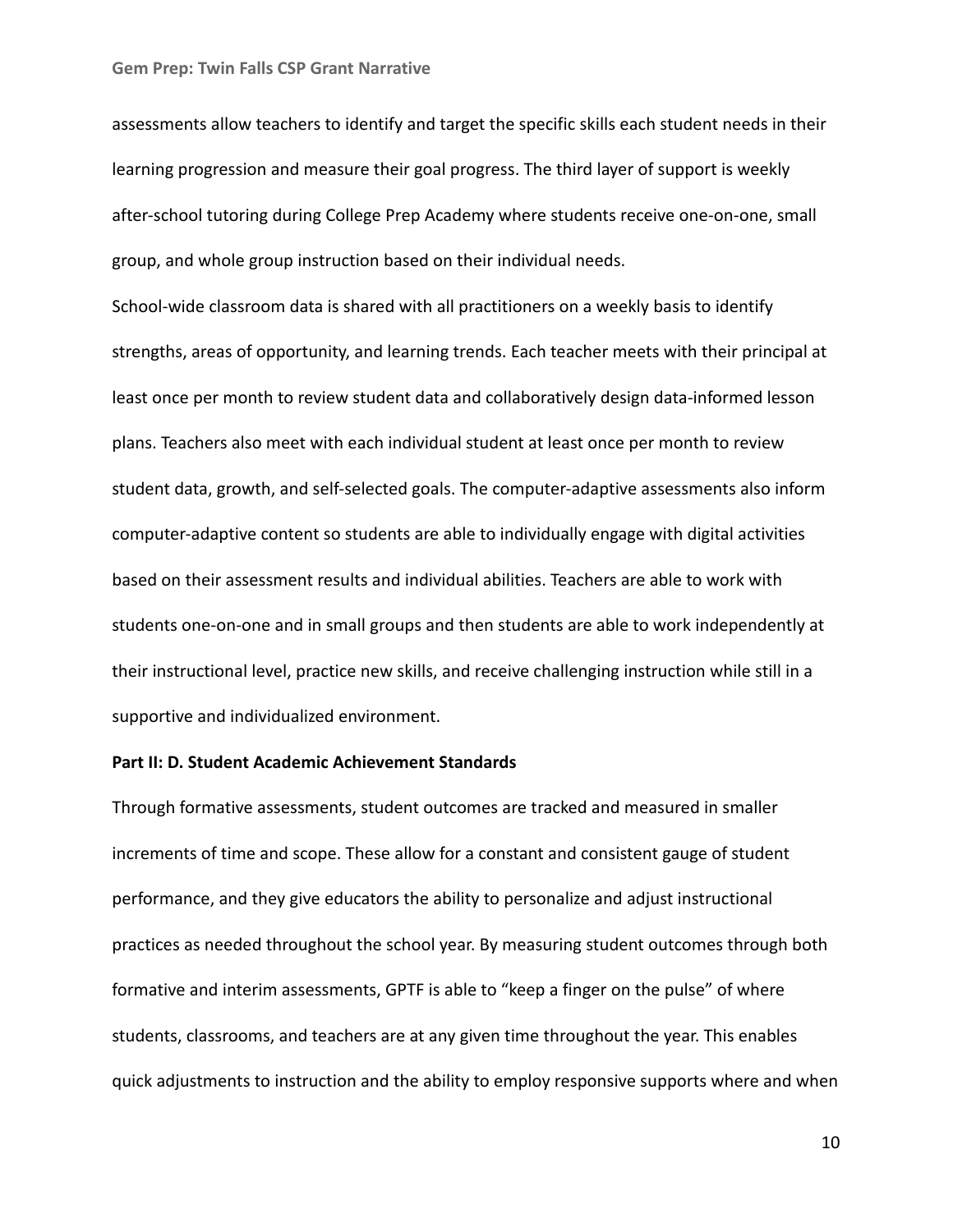| they are needed. The school also uses a series of summative assessments on an annual basis to  |
|------------------------------------------------------------------------------------------------|
| get a big-picture view of the overall student, classroom, and teacher achievement. Assessment  |
| data is shared across the school and across the Gem Prep network of schools for the purpose of |
| (a) tracking where each teacher, each classroom, and each student are succeeding and (b)       |
| bringing to light areas where teachers may need additional support to effectively teach        |
| students - whether it be in areas of pacing, instructional excellence, classroom management,   |
| supporting individual students, etc. The assessment data is used in weekly professional        |
| development sessions, identifying which students/teachers/classrooms are achieving the most    |
| growth; and then leveraging those high achieving teachers to share best practices for the      |
| development of other teachers. GPTF uses a comprehensive set of assessment tools and           |
| framework to facilitate its data-driven culture:                                               |

|                                 | Gem Prep: Twin Falls Assessment Framework                                                                            |  |  |  |  |  |  |
|---------------------------------|----------------------------------------------------------------------------------------------------------------------|--|--|--|--|--|--|
| FORMATIVE / INTERIM / SUMMATIVE |                                                                                                                      |  |  |  |  |  |  |
| $K-2nd$                         | Idaho Reading Indicator (IRI), Northwest Evaluation Association Assessment (NWEA MAP), WIDA Access 2.0               |  |  |  |  |  |  |
|                                 | English Language, weekly formative College Readiness Quiz                                                            |  |  |  |  |  |  |
| 3rd                             | 3rd Idaho Reading Indicator (IRI), Northwest Evaluation Association Assessment (NWEA MAP), WIDA Access 2.0           |  |  |  |  |  |  |
|                                 | English Language, Idaho Standard Achievement Test (ISAT) weekly Illuminate College Readiness Quiz                    |  |  |  |  |  |  |
| 4th - 6th                       | Northwest Evaluation Association Assessment (NWEA MAP), WIDA Access 2.0 English Language, Idaho Standard             |  |  |  |  |  |  |
|                                 | Achievement Test (ISAT) weekly Illuminate College Readiness Quiz                                                     |  |  |  |  |  |  |
| 7th - 9th                       | Northwest Evaluation Association Assessment (NWEA MAP), WIDA Access 2.0 English Language, Idaho Standard             |  |  |  |  |  |  |
|                                 | Achievement Test (ISAT), ISAT interim, weekly Illuminate College Readiness Quiz                                      |  |  |  |  |  |  |
|                                 | 10th - 11th Northwest Evaluation Association Assessment (NWEA MAP), WIDA Access 2.0 English Language, Idaho Standard |  |  |  |  |  |  |
|                                 | Achievement Test (ISAT), ISAT interim, weekly Illuminate College Readiness Quiz, Preliminary Scholastic              |  |  |  |  |  |  |
|                                 | Assessment Test (PSAT) and SAT                                                                                       |  |  |  |  |  |  |
| 12 <sub>th</sub>                | Northwest Evaluation Association Assessment (NWEA MAP), WIDA Access 2.0 English Language, Idaho Standard             |  |  |  |  |  |  |
|                                 | Achievement Test (ISAT), ISAT interim, weekly Illuminate College Readiness Quiz, Idaho Civics Exam                   |  |  |  |  |  |  |

The CAO, data manager, and principal work in conjunction with GPTF teachers to regularly monitor and evaluate student data. This team provides "wrap around" support for struggling teachers. Areas of concern are quickly identified and effective, measurable plans are implemented in order to further develop the teacher, remedy any areas of struggle (e.g. student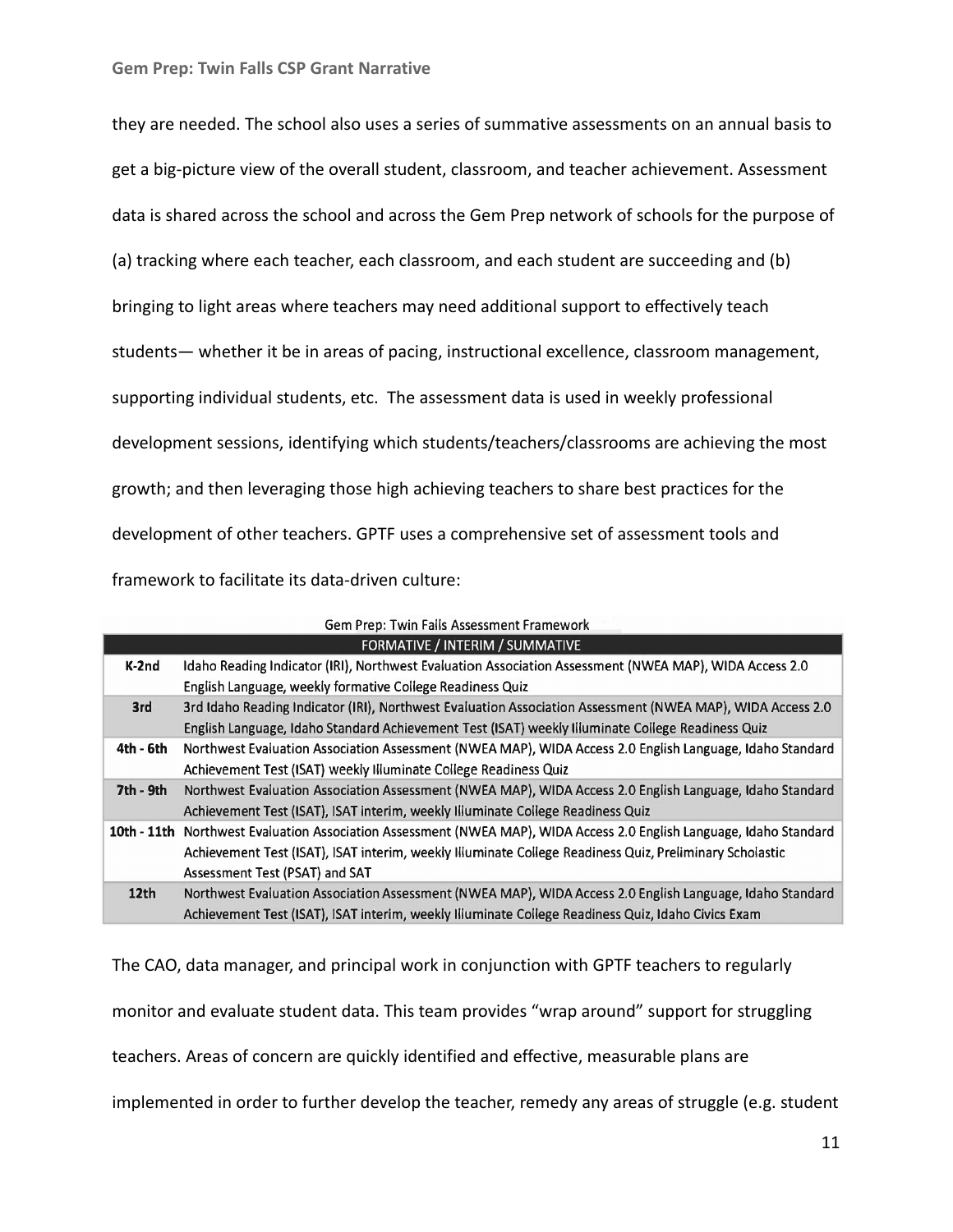comprehension, instruction concerns, content pacing, etc.), and to ultimately ensure student mastery.

GPTF believes that excellence and equity are inseparable. The principal ensures that a high percentage of students reach proficiency benchmarks AND that the learning environment is equally conducive for all students to achieve. All student population subgroups (race, income level, special need, etc.) are supported and equally expected to reach proficiency levels. During weekly 2-hour professional development, information is provided to the school staff, principal, and teachers, which demonstrates the weekly progress of every student. All formative, interim and summative data is available. Additionally, all aggregate GPTF data is shared with all Gem Prep schools. Teachers are paired by grade level across all Gem Prep schools. The group's professional development leader, a position filled by an administrator, presents each teacher's data and facilitates a group discussion about the various challenges and successes teachers are realizing. Inevitably, some teachers will struggle. For those who struggle, best practices are shared and strategies are put into place to lift all teachers, with the goal to help every GPTF teacher become master teachers.

Annually, the CEO, CAO, data manager, and principal work together to review student data and adjust goals and plans accordingly. This review includes a disaggregation of student data to ensure that subpopulations are performing well and that any discrepancies in their performance are addressed. Academic benchmarks are reviewed and re-evaluated. The assessment data is leveraged to create or revise policies and to make leadership decisions for areas of emphasis the following school year. All student level data is protected via safety protocols to ensure confidentiality.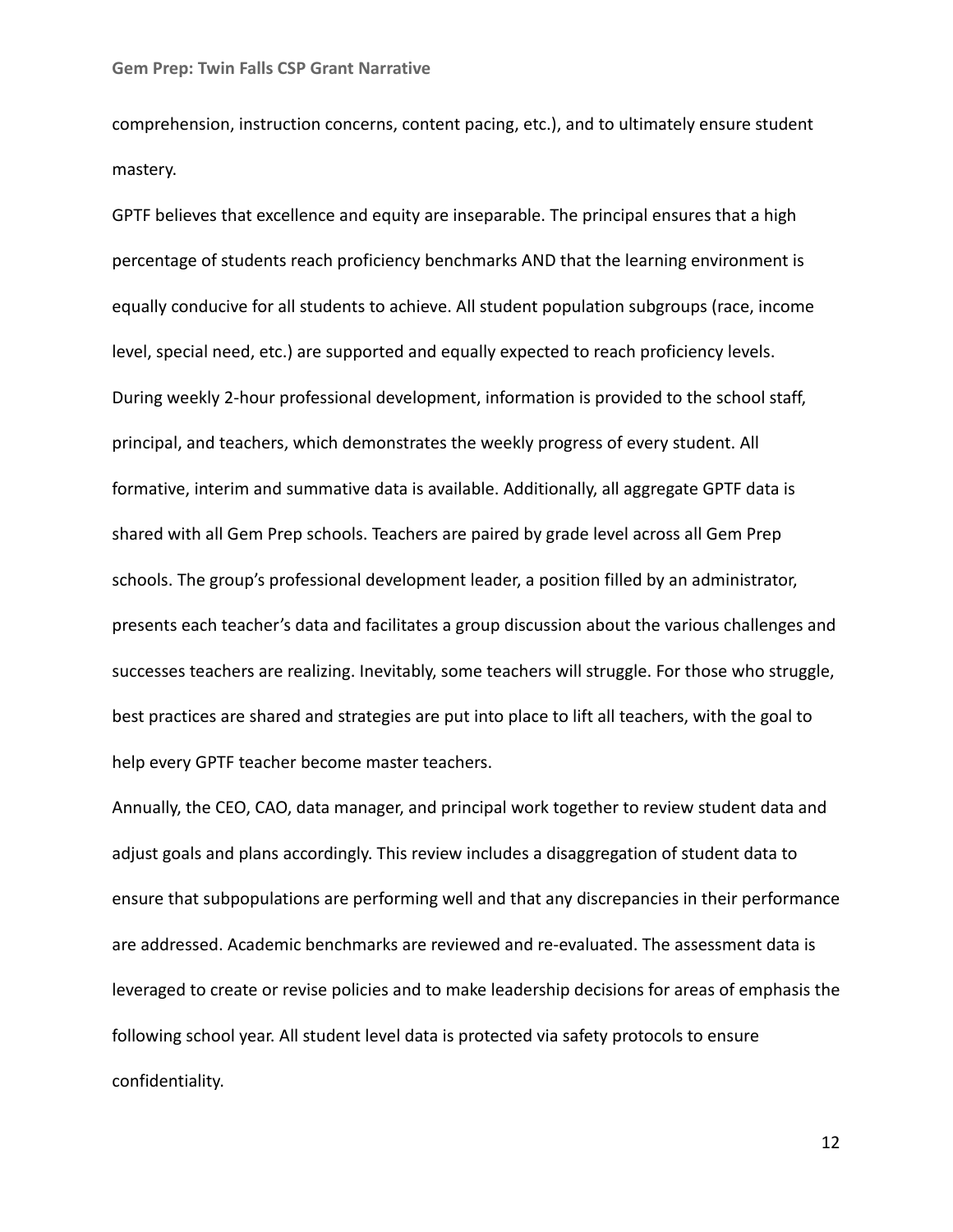## **Part II: E. Student Demand and Community/Local Support**

GP schools have a long track record of serving a student population that mirrors the local school district. GPTF has developed a student recruitment plan that intentionally enrolls a diverse student population. Branding was created by a professional designer, and messaging was created with the help of an experienced consultant to balance high expectations with robust support. GPTF uses a variety of recruitment tools including social media, mailers, door-to-door campaigns, public forums, local preschools, and community events and groups. Student recruitment materials (also available in Spanish) feature students who represent racial diversity and a range of age levels. These materials make it abundantly clear that GPTF serves students at all academic levels, including special education students. Door-to-door efforts and mailers include a variety of neighborhoods, including those most likely to yield enrollment from students of color and of low-income. Social media parameters are narrowed to target these same neighborhoods and demographics. During the summer, GPTF staff attend free lunch at the parks (which are intended for low-income families) to inform families about school choice options. Strong demand currently exists for enrollment at GPTF from a regionally diverse student population. The current GPTF interest list is over 200 students strong, to date, as a result of our recent information sessions and community outreach. Administrators have held over a dozen community outreach events in an effort to raise public awareness and collaboration with GPTF. GPTF will dedicate significant time and financial resources to student and staff recruitment efforts, including an ongoing annual budget of \$5,000 for this purpose. According to the [Magic Valley Press](https://magicvalley.com/news/local/education/magic-valley-schools-weigh-options-to-deal-with-enrollment-growth/article_a3f025cc-4a9a-5322-b73d-9ff2c5aa4b85.html), the Twin Falls School District saw a 23.5% increase in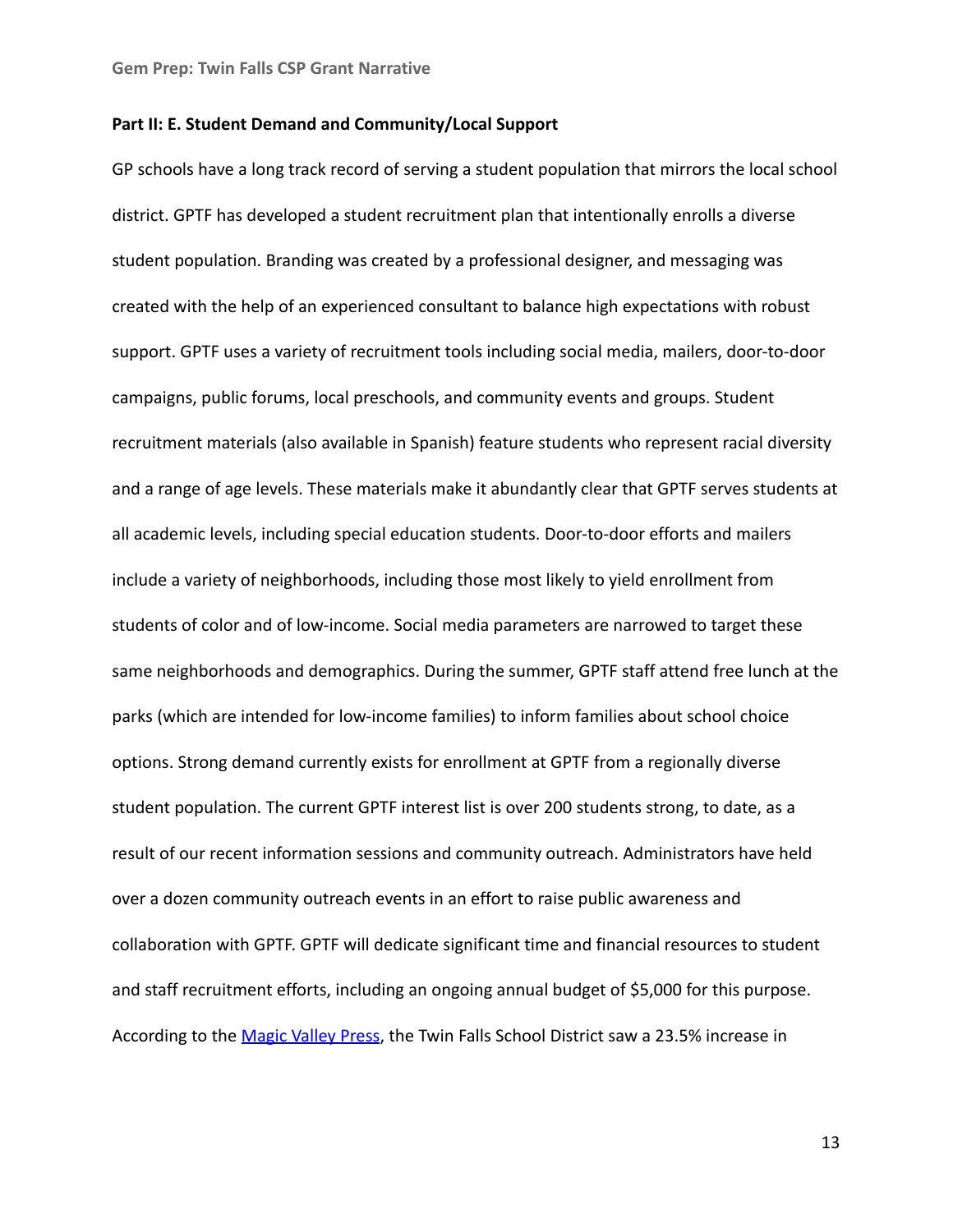student population within the last ten years. In an attempt to keep pace with growth, the

district has built three new schools in the past two years.

| Grades         | Yr. 1 | Yr. 2 | Yr.3 | Yr. 4 | Yr. 5 | Yr. 6 |
|----------------|-------|-------|------|-------|-------|-------|
| К              | 52    | 52    | 52   | 52    | 52    | 52    |
| $\mathbf{1}$   | 52    | 52    | 52   | 52    | 52    | 52    |
| 2              | 26    | 52    | 52   | 52    | 52    | 52    |
| 3              | 26    | 26    | 52   | 52    | 52    | 52    |
| 4              | 26    | 26    | 26   | 52    | 52    | 52    |
| 5              | 26    | 26    | 26   | 26    | 52    | 52    |
| 6              |       | 26    | 26   | 26    | 26    | 52    |
| $\overline{7}$ |       |       | 45   | 45    | 45    | 45    |
| 8              |       |       | 45   | 45    | 45    | 45    |
| 9              |       |       |      | 30    | 30    | 30    |
| 10             |       |       |      | 30    | 30    | 30    |
| 11             |       |       |      |       | 30    | 30    |
| 12             |       |       |      |       |       | 30    |
| Total          | 208   | 260   | 376  | 462   | 518   | 574   |

## **Gem Prep's Planned Growth**

GPTF expects that student demographics will mirror the population of the Twin Falls School District. Focused recruitment strategies will enable GP's student demographics to roughly reflect the district's non-white, English Language Learner, economically disadvantaged (low income) and special education (see below data).



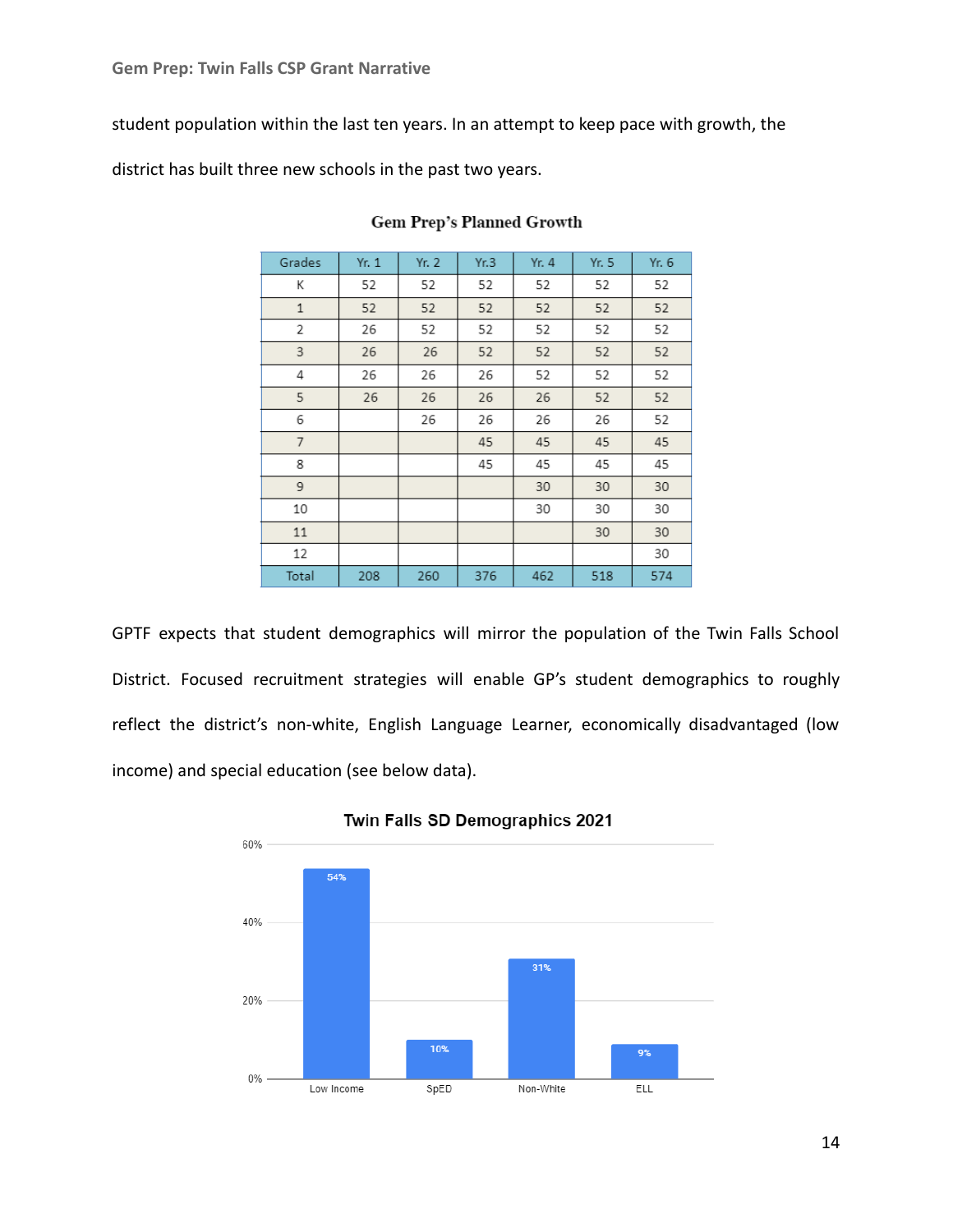**Parent Engagement –** Prior to opening, information sessions are held to inform and collect input from prospective families and community members. Current and prospective families are involved in recruiting students and volunteering to help with pre-opening activities. Once the school is operating, Gem Prep uses myriad strategies for parent engagement. Class Dojo is a digital management program teachers use to communicate with elementary students and their parents. Student behavior is tracked and celebrated, student portfolios and grades are shared with parents, and staff members are able to share daily messages, videos, tutorials, updates, and pictures with students and families in a secured digital application. Additionally, the school has a variety of parent committees established for advisory, feedback, and participation, such as the Principal's Advisory Committee, the Finance and Fundraising Committee, and the Community Connections Committee. In addition to volunteer activities during school hours, the school intentionally seeks to engage families in activities that fall outside of normal school hours. Each school year, families are encouraged to engage in the school community through a variety of activities such as back-to-school night, parent/teacher conferences, attending student performances, educational fairs, helping in the classrooms, after-school activities, fundraising, and committees. GPTF has established a partnership with the College of Southern Idaho (CSI) to strengthen its talent pipeline, coordinate student dual credit college courses, and collaborate on community events and activities.

# **Part II: F. Effectively Serving All Students**

GPTF believes that all students deserve and can succeed in an atmosphere of high expectations. However, many students need additional support to succeed in such an environment. A Response to Intervention (RTI) system is in place at GPTF to identify and intervene with students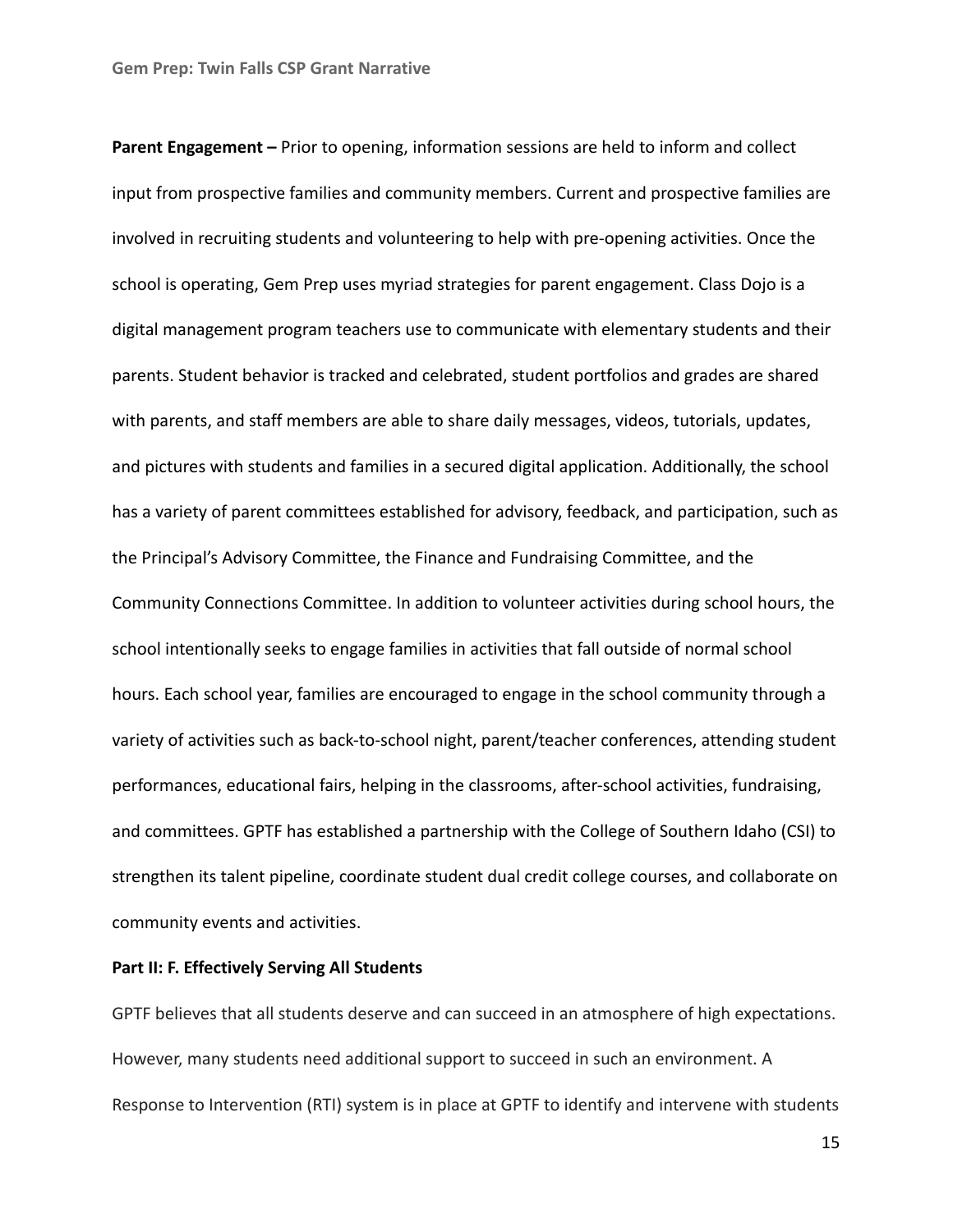who struggle academically or behaviorally while the challenges are still relatively small. Teachers are trained in and expected to utilize interventions for students who need additional support. Additionally, GPTF has a certified English Language (EL) Coordinator who provides screening, assessment, and intervention support to all EL learners. Further, secondary students meet with their college preparatory advisory class in a small group (15 students or less) to learn non-academic competencies such as goal setting, mindsets, and habits of success. The teacher for the class also meets individually with students to review their future goals, their progress toward previous goals, and to reflect on progress since the last meeting. During this time, the teacher checks key indicators with the students (such as grades, behavior data, and attendance) and provides assistance or direction for the student. This is another place where students who face unique contextual challenges can get help or can be referred for additional help. The teacher's role is to intervene and assist before problems have snowballed, but also to provide a place for the student to reflect and improve.

Teachers norm around a definition of rigor and what it looks like in the classroom. Teachers are trained in equitable instruction to ensure that students from educationally disadvantaged circumstances are provided the same intellectual rigor as every other student, even if they need additional support. If an assignment, question, or activity would be given to a classroom of gifted and talented students at a high-priced private school, then it might be worthy of GPTF students as well. With this visualization, GPTF teachers are asked to hold the bar high for all students, but provide robust support for students who struggle. Some students may even need behavioral or academic intervention plans, and teachers, parents, and administrators are expected to fully integrate these plans.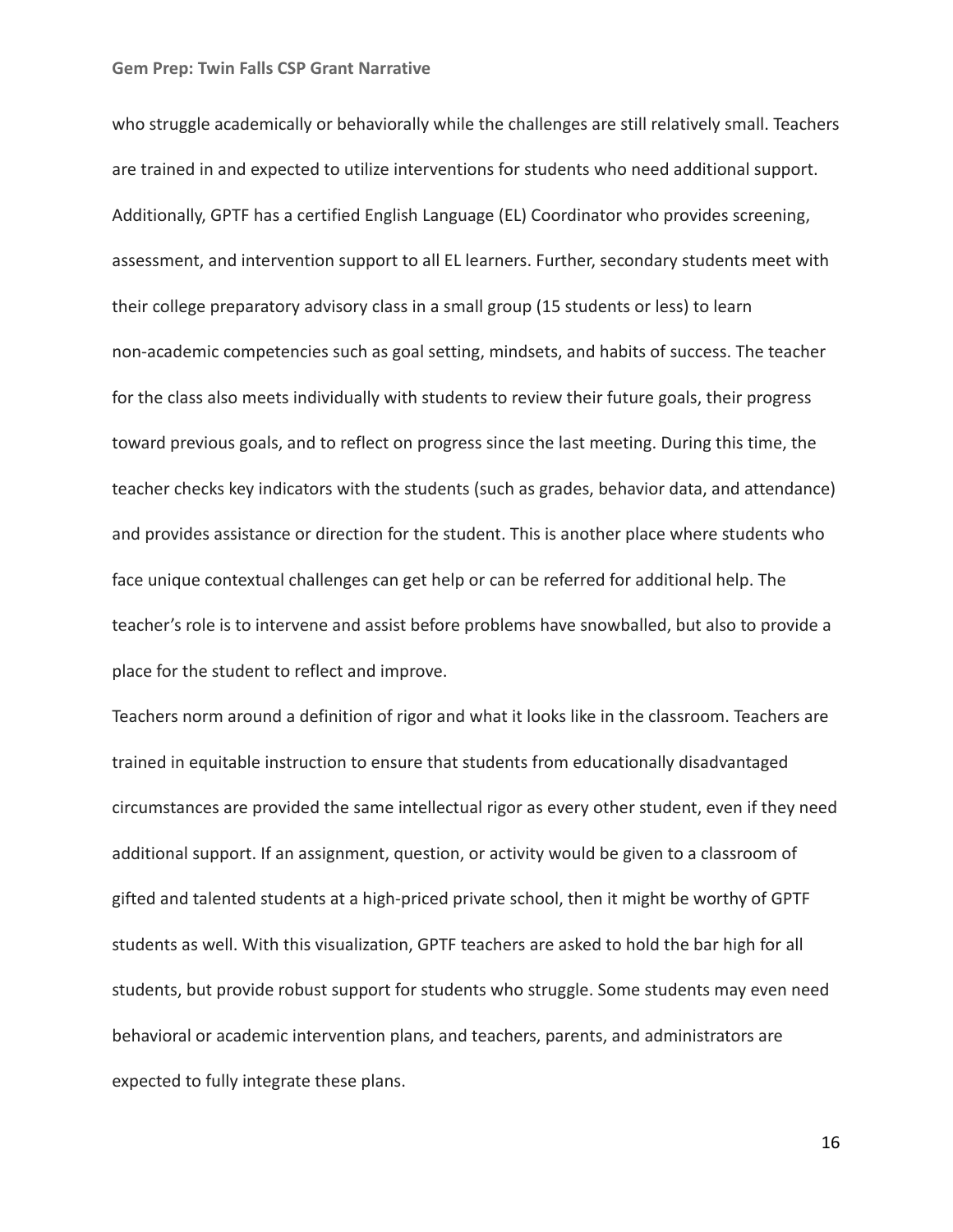The school provides a continuum of services for students who require special education services. Students identified as eligible for services as outlined in the Individuals with Disabilities Act (IDEA). Once identified, the student's Individualized Educational Program (IEP) team establishes the necessary intervention strategy. The IEP team consists of the classroom teacher, a special education teacher, the parents, and an administrator. The team first considers support options, which allow students to spend as much time as possible with peers who do not receive special education services (LRE: Least Restrictive Environment).

After determining what appropriate services and supports can be provided within the regular classroom, supplementary aids and interventions may be provided based on each student's unique needs. Because Gem Prep is a college preparatory school, special education students may need additional support to access college preparatory curriculum. The teams who support special education students in Gem Prep begin with two primary questions: 1) What are the post-secondary goals of these students? 2) What accommodations or supports will be necessary to provide access to curriculum designed to help this student meet their post-secondary goals? These questions guide the team in providing accommodations or support that may include, but are not limited to, adjustments to which courses the student takes, support staff in the classroom to ensure comprehension of key material, or additional support for online courses. GPTF's special education focus is always on the student's abilities and not their disabilities. GPTF provides services for students as determined by the IEP, such as speech and language services, counseling, behavioral intervention, school-based occupational therapy, psychological services, etc. GPTF's special education staff meet, or exceed, the requirements as outlined by the Idaho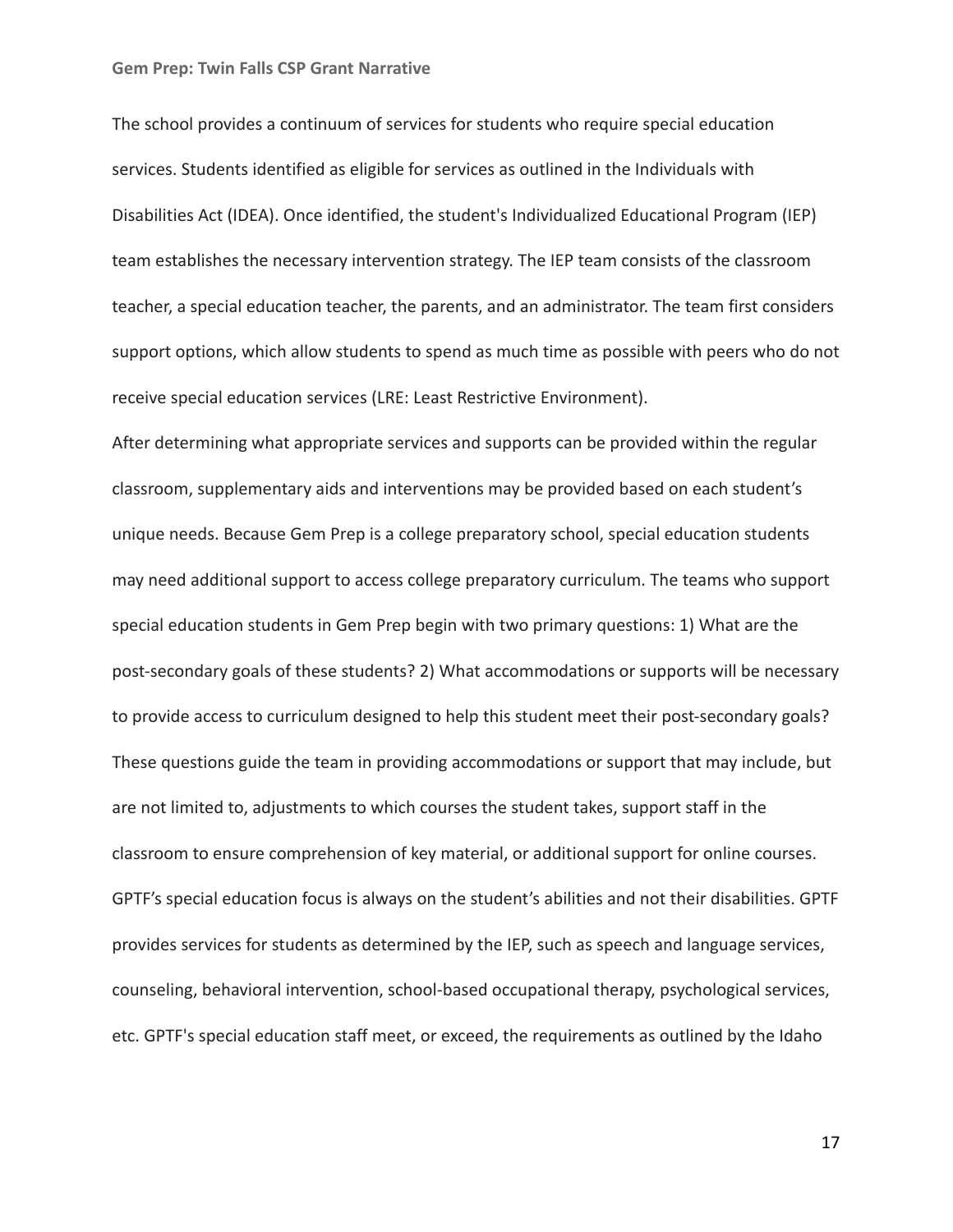State Department of Education. They undergo continuous professional development to persist in meeting the needs of students with disabilities at a high level.

Gem Prep believes that no child should go without food and will provide a lunch program to students. GPTF plans to implement an onsite lunch program to provide meals that qualify for the National School Lunch program. The operations team will manage all reporting requirements, FRL forms, direct certifications, and lunchroom and serving staff. GPTF plans to contract for busing students to and from school within its attendance boundary. During the annual registration process, families who wish to utilize busing fill out a busing form. The company who provides busing services uses a program that analyzes the location of GPTF students and creates bus stops that best serve those who request busing. GPTF has plans to run 2-3 bus routes. Additional routes may be added as the school grows to better serve the increased number of students and the locations of those families. The school has a lift accessible bus to provide students with disabilities access to busing services. Door service transportation is available for students who may be homeless, in a foster home, or whose disability necessitates such service. Busing is also available for extracurricular activities as needed through the bussing contract.

## **Part II: G. Staffing and Professional Development**

GPTF's staffing structure was designed to deliver the educational model with all appropriate associated support services. The student to teacher ratio is 26:1 with the student to adult ratio at 14:1. In addition to teachers, GPTF student support staff includes paraprofessionals, a school counselor, receptionist, and an operations manager. The roles and responsibilities of each staff member have been clearly identified to ensure students are well supported. The administrator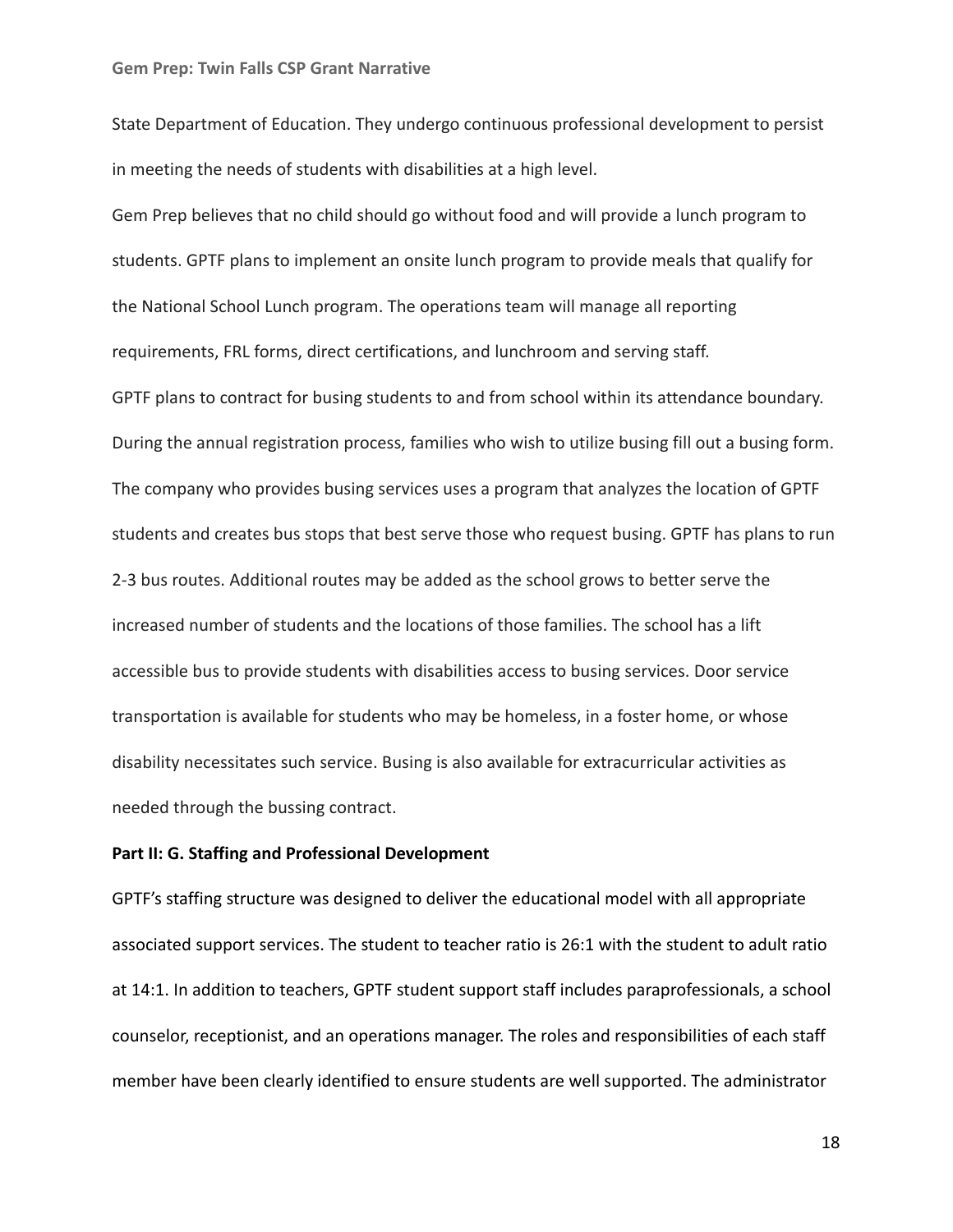for GPTF is a bilingual, Latina female with a strong track record of success in another GP school. She has an ability to relate to students from many backgrounds, and is an excellent role model for students and staff in Twin Falls- where a disproportionate number of students are first or second generation Americans. Our budget includes two FTE special education teachers and 1.5 FTE special education paraprofessionals by year three to ensure effective support for special needs students. The budget also provides significant support for contracted services such as speech therapy, occupational therapy, physical therapy, etc.

GPTF takes a "cast a wide net approach" to recruit staff. The school advertises early (in January) to ensure adequate time to vet potential employees. Recruitment efforts include social media, teacher fairs, and leveraging personal contacts of both parents and staff. Potential teachers complete a four-phase application process screening for qualifications, knowledge of instructional practices, gauging functional competencies through scenarios and measuring the candidate's intellectual preparation for instruction as well as their ability to manage and instruct students effectively. GPTF is hyper-focused on retaining the best teachers, with the highest performing being awarded retention bonuses. Teachers with a demonstrated track record of success may mentor new teachers, run professional development, and hold shared leadership responsibilities (all of which come with stipends). When these teachers indicate the possibility of leaving GPTF, the CEO personally contacts the teacher to find ways to keep them with the school.

GPTF plans for both the time and support necessary to ensure that instructional excellence is the norm in every classroom. Teacher contracts include 18 extra days for professional development, in addition to weekly 2-hour training. Most of this time is spent in professional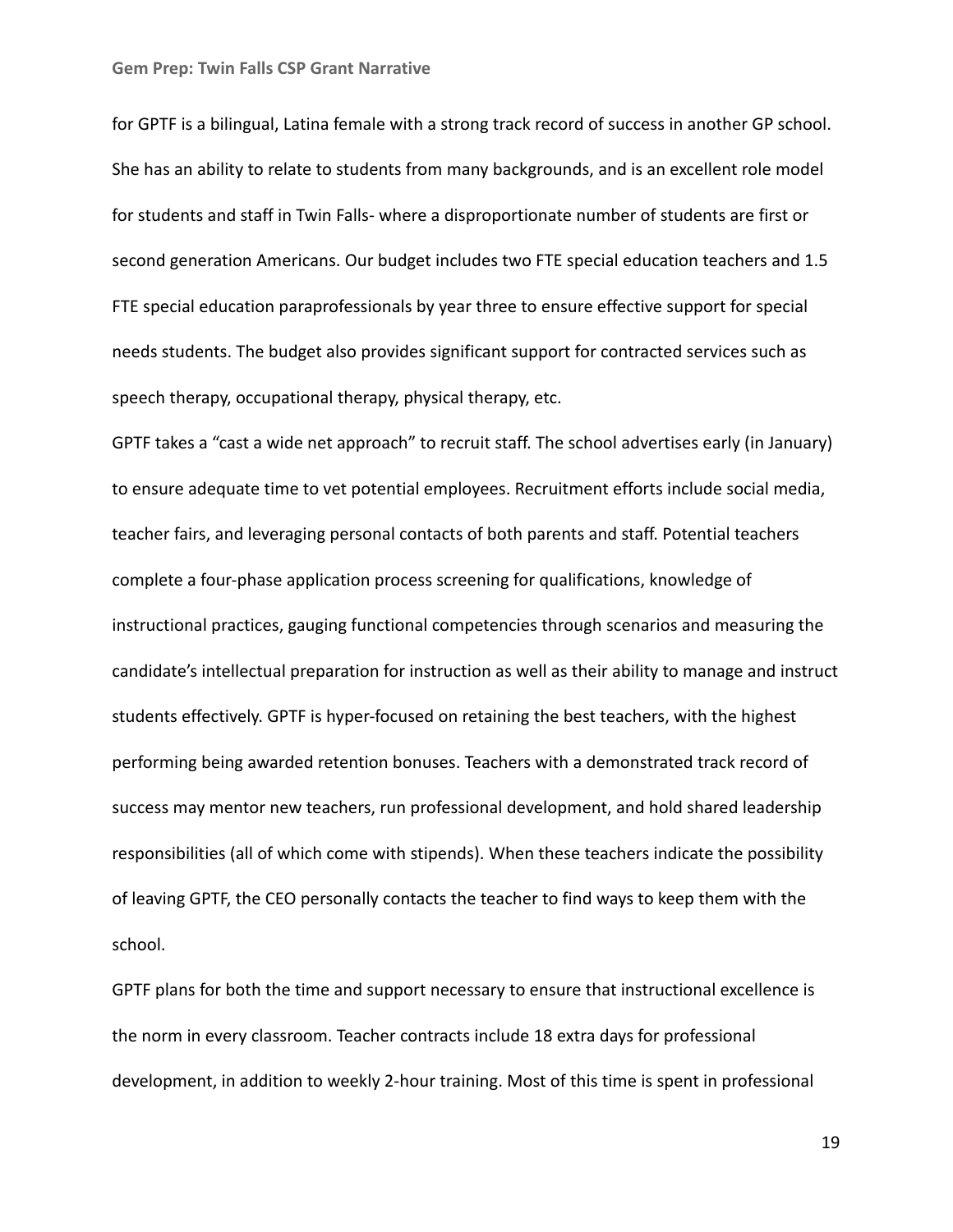learning activities, which is coordinated by the Professional Development Director. Much of the actual learning will be led by teachers who have a track record of success. All teachers (K-12) and staff attend training prior to the beginning of the school year. This training outlines the school's vision for instructional excellence and allows all teachers to observe the same teaching videos and norms on a shared vision. New teachers attend summer training to learn and practice effective implementation of the instructional model.

The principal is considered the instructional leader of the school and spends time in every classroom every week. The principal uses an online tool, Whetstone, which allows the principal to provide immediate feedback and coaching to teachers. Additionally, the program facilitates the ability of the principal to both record a lesson and narrate feedback on the recording for the teacher. Coaching and feedback are grounded in individual professional learning plans for the school year, which focus all teachers on mastering essentials for effective instruction. If a student is identified with needs not fully met, master teachers may be given the autonomy to innovate and try new instructional strategies, as they see fit.

## **Part II: H. Financial Management and Monitoring Plan See Budget Narrative**

### **Part II: I. Board Capacity and Governance Structure**

The Gem Innovation Schools of Idaho (GIS) board of directors is GPTF's charter holder and governs GPTF pursuant to board policy. The Chief Executive Officer reports directly to the board and implements the board's budget, operational and academic directives. The school principal reports to the Chief Academic Officer and has building level responsibility. GPTF is a separate LEA from other Gem Prep schools with independent budgets, staff and performance certificate as required by the PCSC.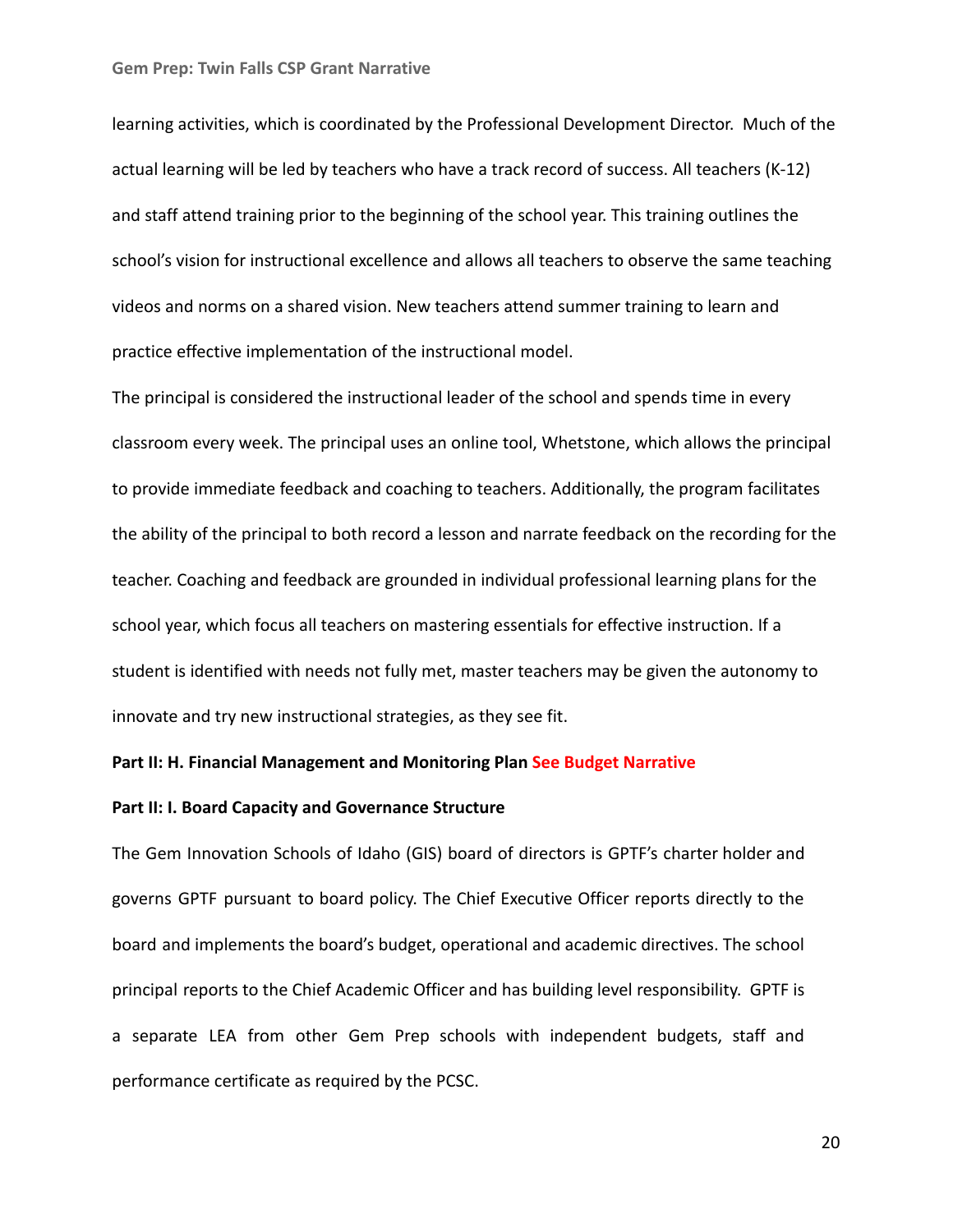The GPTF's Board of Directors is composed of a talented and seasoned group of professionals and civic leaders. Board expertise and experience satisfies governance areas such as education, law, real estate, strategy, finance, management, and community relations, etc. Further strengthening the board, the current board chair has seven years of governance experience with Gem Prep schools. Even during rapid periods of expansion, the GP board successfully oversaw schools who significantly outperformed their local districts and the state averages on standardized assessments. (See section B) *See Board and Leadership Bio attachment for board expertise profile.*

Recruitment and nomination of potential new board members is the responsibility of the board's Governance Committee. When recruiting, the committee leverages professional networks, as well as the connections of staff, teachers, parents, and community members. When less than two board members possess any categorized skill set, the committee identifies that skill as the recruitment priority. Further, if board members cannot be identified who possesses the necessary skills set, the Committee recommends board training in order to develop expertise in that skill within existing board members. Board members must share a commitment to the mission of the school, and be willing to volunteer their expertise to ensure the school's success in fulfilling its mission.

The Board Handbook clearly outlines that the roles and responsibilities of the board are to govern the school, working to establish effective board policies and delegate authority for the administration of the school to the CEO. The board chair has the responsibility of ensuring all board members understand and adhere strictly to their roles. The CEO may bring any concern about board members (individually or collectively) to the board chair, who ensures that the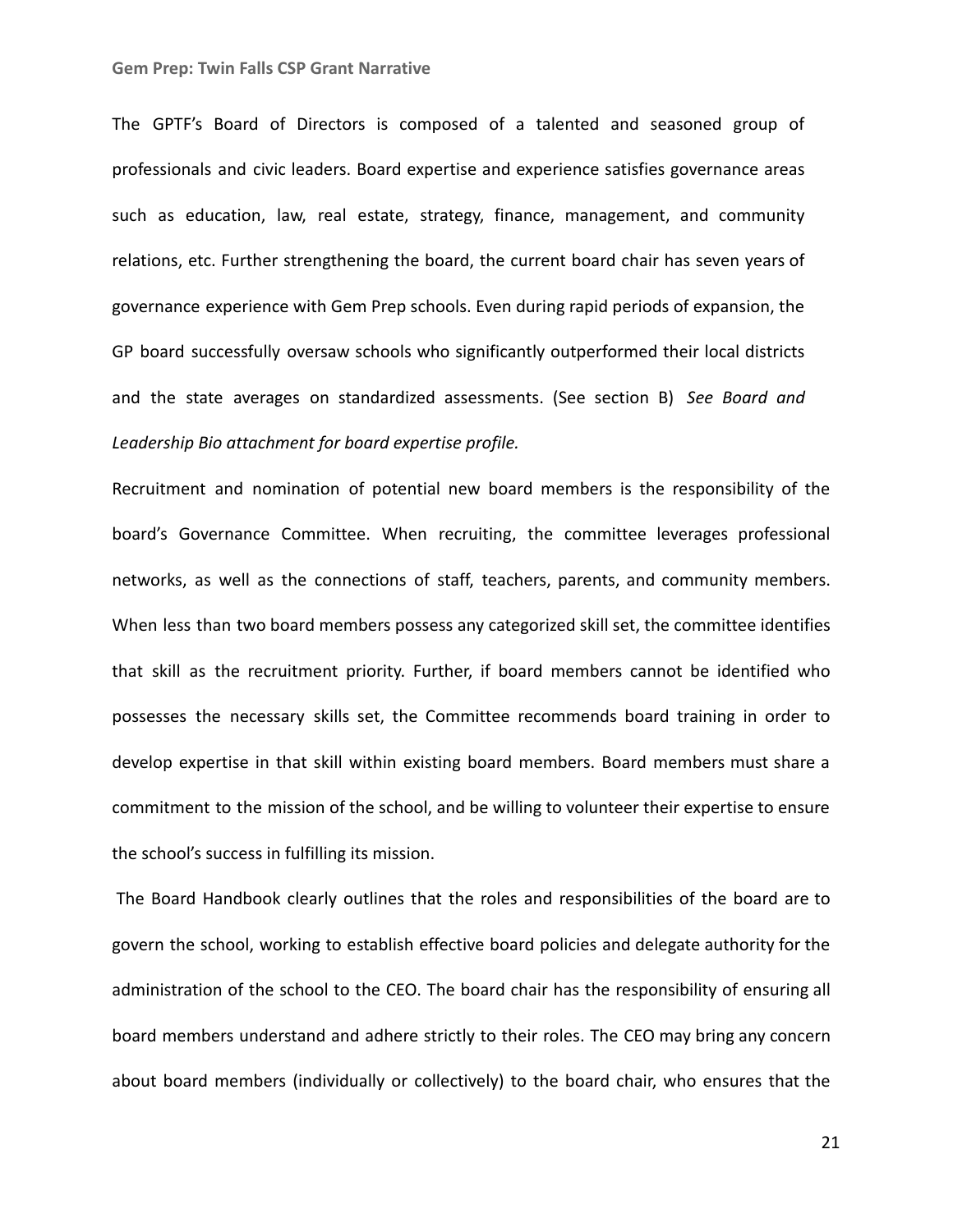board is in compliance with agreed-upon roles and standards. The board has four committees: finance, academics, governance, and facilities. Board committees provide in-depth insights to the whole board, as needed. These committees increase the capacity of the board to govern effectively by providing an outlet for much of the heavy-lifting to be done outside of regular board meetings.

To ensure monitoring of performance, academics, financial operations, general operations, and legal compliance, a data dashboard of the school is included in the regular monthly board meeting packet. The data dashboard presents a monthly and 'year-to-date' snapshot of the school's academic, financial, and operational performance, and is reviewed by the board at each regularly scheduled board meeting. Also included in the monthly board packet are expenditure reviews and approvals, various contracts, etc., as necessary, for board review and oversight. The data dashboards increase the capacity of the board to govern effectively during times of expansion by allowing the board to focus on the most critical metrics of success.

The board seeks legal advice and legal review of contracts prior to approval and purchases Model Board Policy updates from legal counsel. Annually, the board's Governance Committee reviews board policy and makes recommendations to the full board. The full board reviews and approves school policies, the annual school audit, evaluates the school's director, and completes and reviews conflict of interest forms, as well as anti-fraud statements. Board members understand their responsibility to conduct board business without conflict of interest.

The school board members are committed to continued development. The board believes strongly in seeking out relevant board training opportunities to assist in making GPTF a high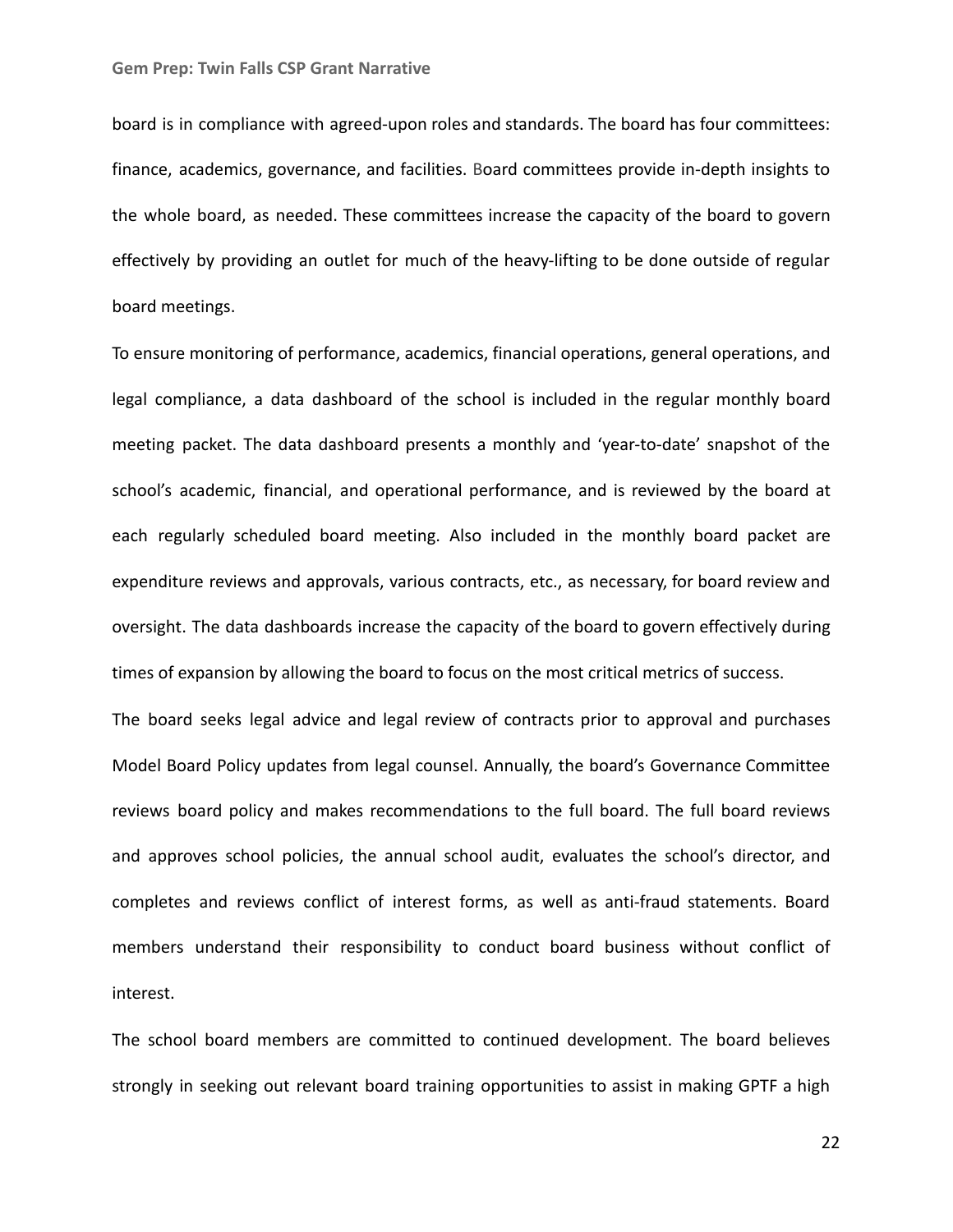performing, personalized learning school which prepares students for college, career, and citizenship.

Board members identify the greatest needs for professional learning. Once needs are identified, the board develops a professional development plan which provides opportunities for board members to advance their expertise, and to strengthen and deepen the board as a whole. The annual school budget includes \$5,000 for board training and development opportunities, which is fully reimbursable by the state. Board members attend regular training such as the Idaho School Board Association's annual convention. They also attend the State Department of Education charter school workshops, which provide information about best practices and common challenges of charter boards. These workshops and training opportunities also provide critical networking connections for board members.

A New Board Members packet is provided to new board members. This packet contains information to help them understand what is involved in being a board member. Packets include, but are not limited to, the GPTF Board Handbook, GPTF Charter, roles and responsibilities, open meeting and record laws, state statute for charter schools, ethical standards, conflict of interest information, board policies, financial reports, and budgets. New members are also provided with educational materials relative to GPTF's educational model, such as webinars, books, and conferences, prior to appointment, and during their service on the board.

# **Part II: J. School Leadership and Management**

The school's management plan provides the school support from an executive team with a demonstrated track record of preparing students for success in college and beyond. The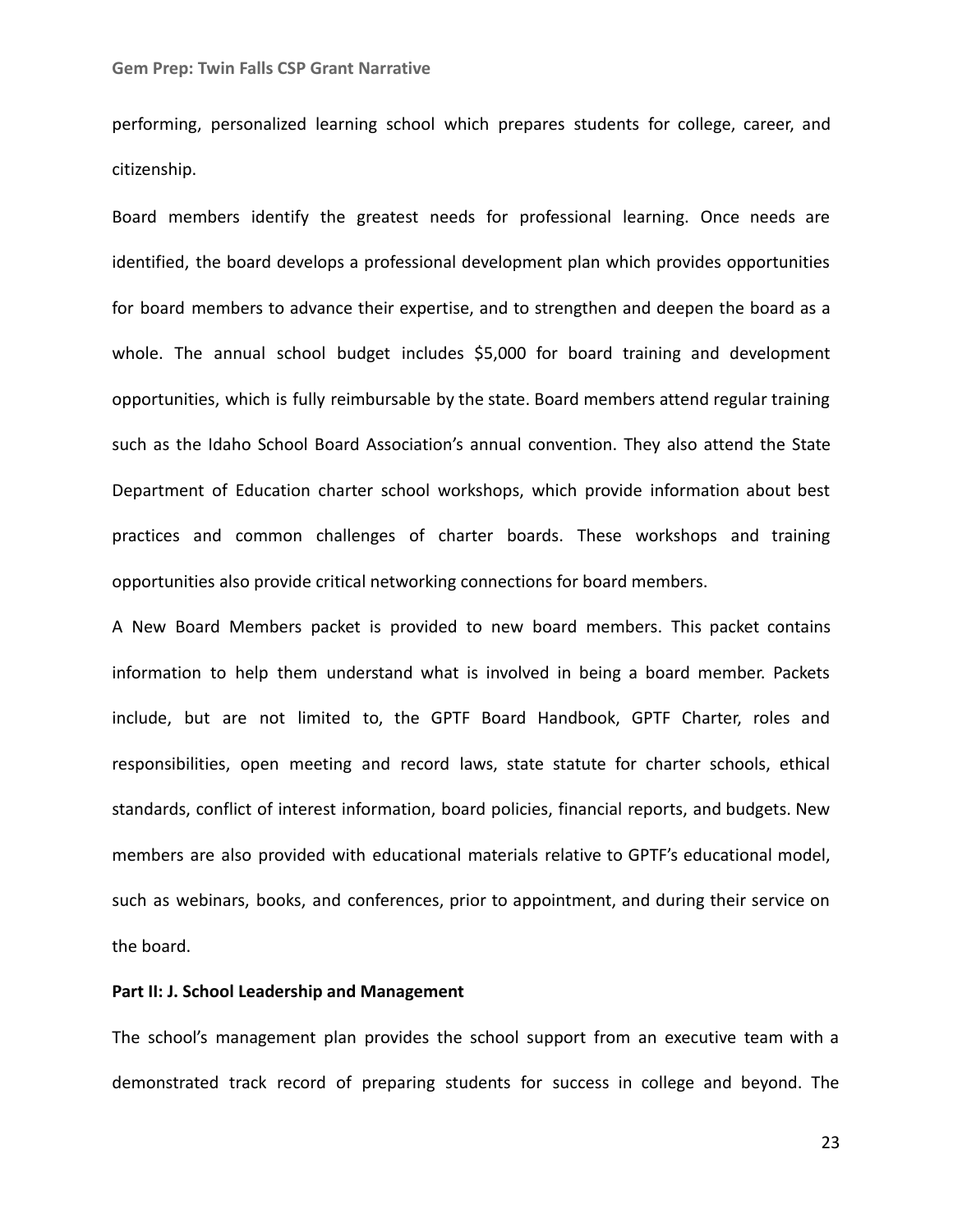executive team is composed of a CEO, CAO, CFO, COO, Chief Growth Officer and College Access Director, with an average of 15 years of school management experience. The executive team manages human resources, legal matters, facilities, federal programs, purchasing, payroll, accounts payable, operations and financial management. This allows the principal to focus on the instructional leadership of the school, supported through weekly one on one meetings with the CAO and weekly team meetings with other Gem Prep principals. The principal's responsibilities include student academic success, building school community and culture, providing teacher mentoring and coaching, conducting staff evaluations, student discipline, and facilitating parent and community relations. The principal is evaluated annually by the CAO using the Charlotte Danielson Evaluation Framework.

The board reviews key indicators on the school's data dashboard each month. Key indicators include enrollment, academic growth and achievement, financial stability, student demographic diversity, stakeholder satisfaction, and teacher turnover. Monthly reviews allow the board to, proactively, address concerns as they arise. If concerns arise, administrators may provide context or additional information to address those concerns. If the concern warrants additional action, the board may either send the concern to one of the committees or ask the administration to make a recommendation at the next meeting concerning a resolution. In addition, the CEO is evaluated annually on the performance of the school, which is informed by indicators outlined in the data dashboard. *See leadership profile chart in Board and Leadership Bio attachment.*

The greatest operational challenges for GPTF's growth are ensuring that facilities' logistics are thoroughly planned, schedules are conducive to rigorous instruction, technology is well planned